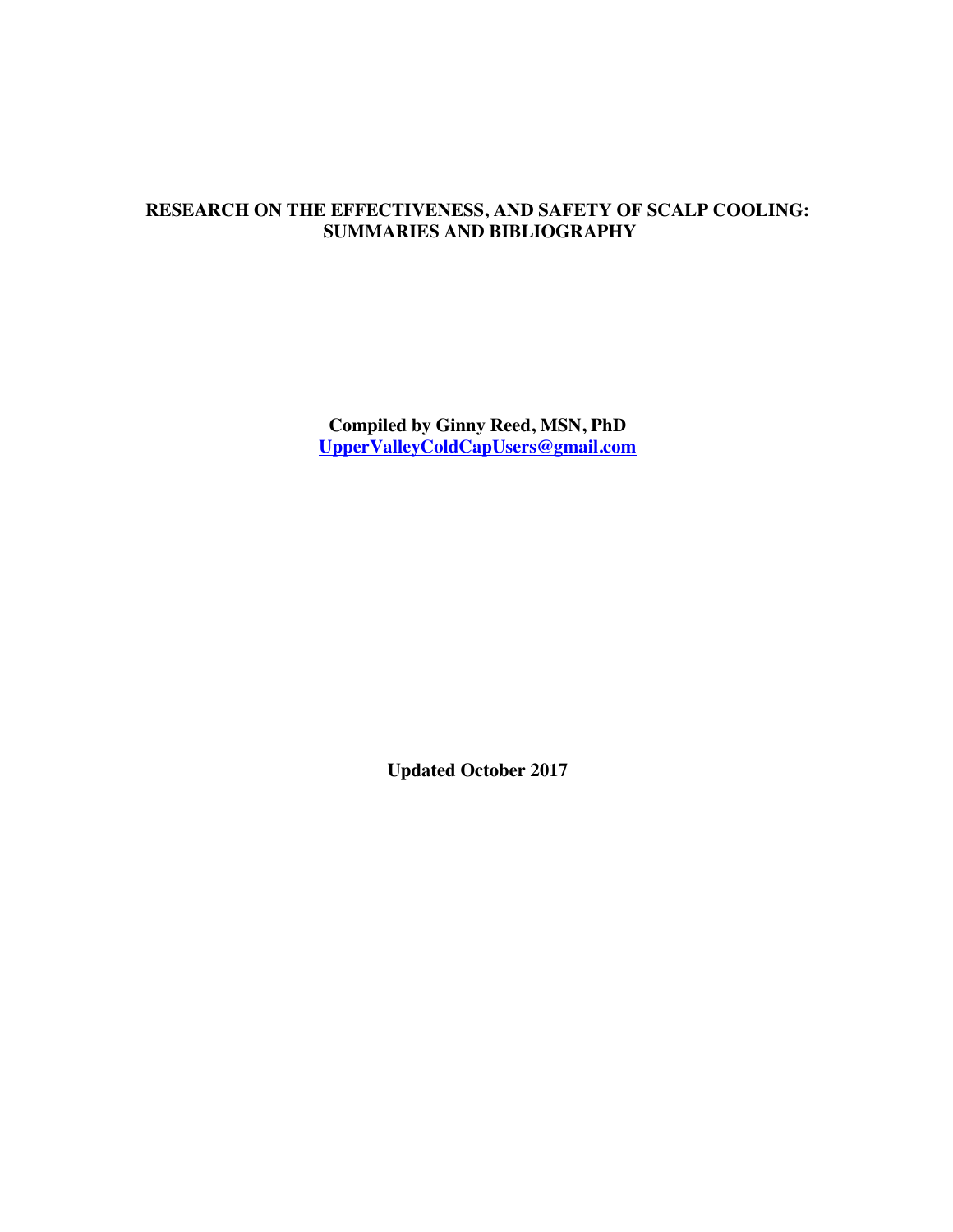# **Table of Contents**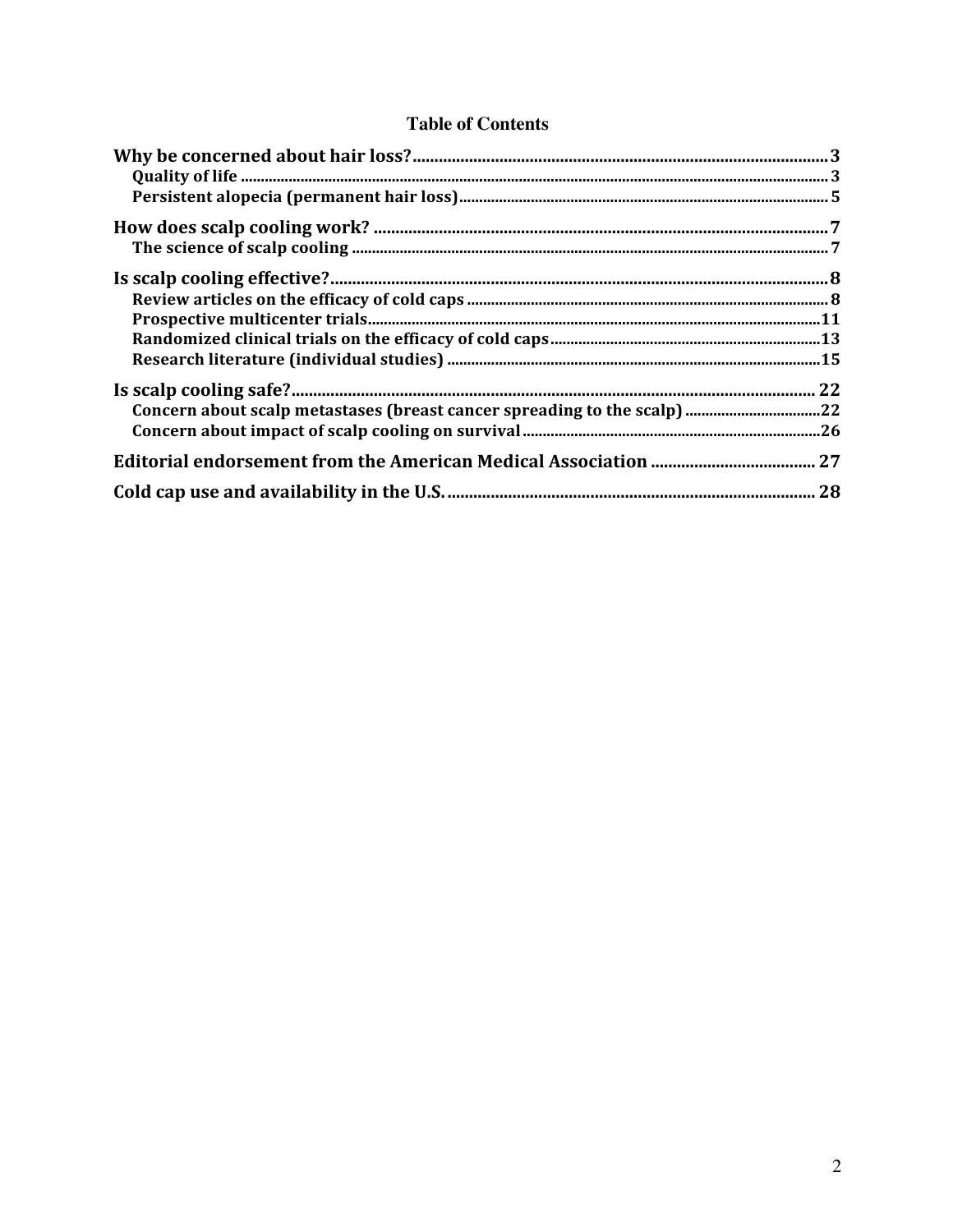## **A BIBLIOGRAPHY OF THE RESEARCH, EFFECTIVENESS, AND SAFETY ON SCALP COOLING**

### **Why be concerned about hair loss?**

### *Quality of life*

**Research summary**: Review of many studies finds that hair loss is consistently ranked among the most troublesome side effects of chemotherapy. Hair loss has been described as distressing and may affect one's body image. Studies have shown that concern over hair loss can lead some women -up to 8% in one study (Tierney, 1992) - to refuse recommended chemotherapy. A 2017 editorial in JAMA titled, "Scalp cooling to prevent thermotherapy-induced alopecia: The time has come" concluded that, "identifying interventions, such as scalp cooling for the prevention of chemotherapy-induced alopecia, that reduce or eliminate treatment-associated toxic effects will help ease the distress associated with chemotherapy and may, as a result, improve outcomes for patients with breast cancer" (Hershman, 2017).

• Hershman DL. Scalp cooling to prevent chemotherapy-induced alopecia: The time has come. *JAMA* 2017;317(6)587-8.

• Roe H. Scalp cooling: Management option for chemotherapy-induced alopecia. *Br J Nurs*  2014;23(16S):4S

• van den Hurk CJG, Mols G, Vingerhoets JJM, Breed WPM. Impact of alopecia and scalp cooling on the well-being of breast cancer patients. *Psycho-Oncology* 2010;19:701-9.

• Lemieux J, Maunsell E, Provencher L. Chemotherapy-induced alopecia and effects on quality of life among women with breast cancer: A literature review. *Psycho-Oncology* 2008;17:317-28.

• Rosman S. Cancer and stigma: experience of patients with chemotherapy-induced alopecia. *Patient Educ Couns* 2004;52:333-9.

• McGarvey EL, Baum LD, Pinkerton RC, Rogers LM. Psychological sequelae and alopecia among women with cancer *Canc Pract* 2001;9(6):283-9.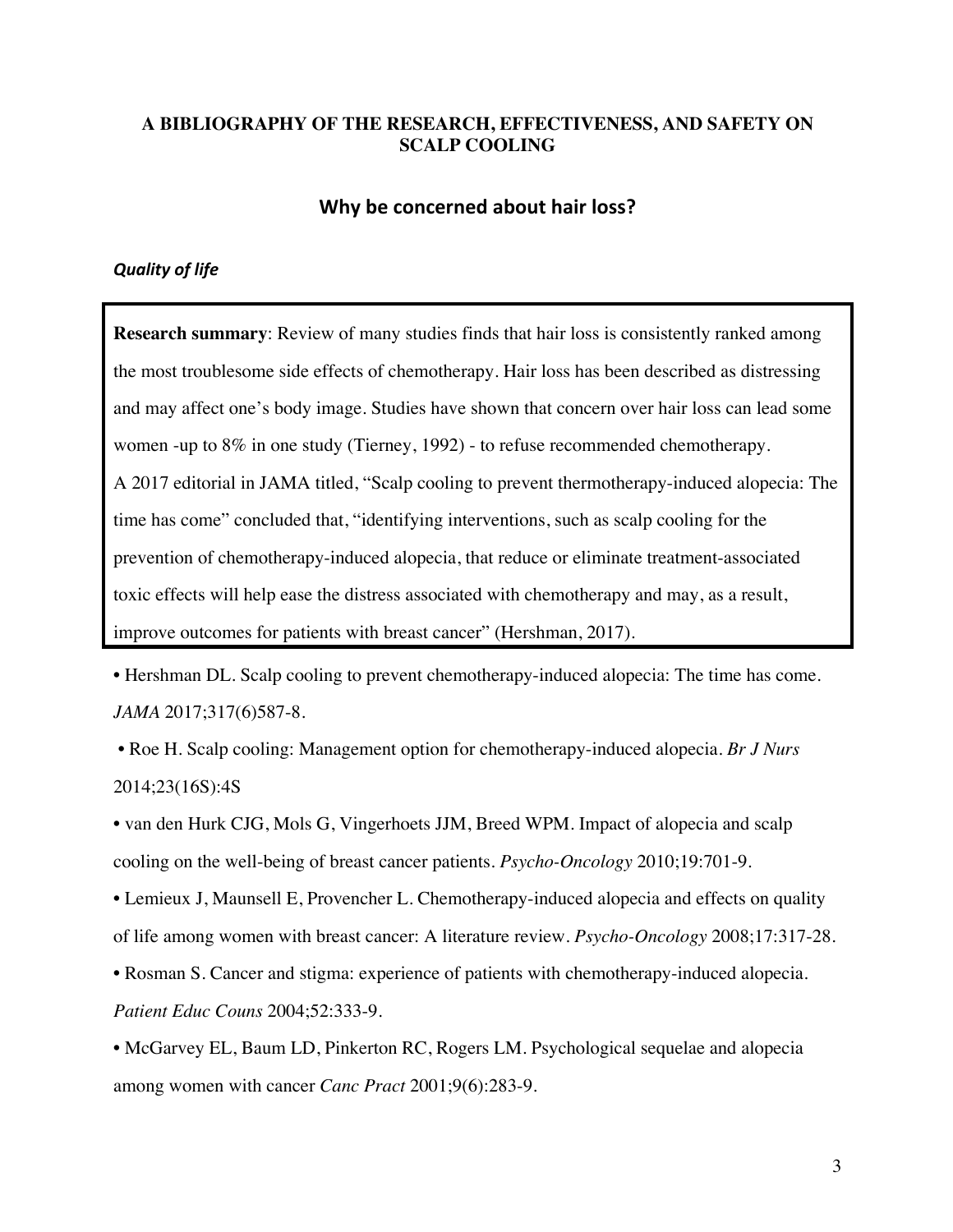• Sprangers MA, Groenvold M, Arraras JI, et al. The European Organization for Research and Treatment of Cancer breast cancer-specific quality-of-life questionnaire module: first results from a three-country field study. *J Clin Oncol* 1996;14:2756-68.

• Tierney AJ, Taylor J, Closs SJ. Knowledge, expectations and experiences of patients receiving chemotherapy for breast cancer. *Scand J Caring Sci* 1992;6:75-80.

• Baxley KO, Erdman LK, Henry EB, Roof BJ. Alopecia: Effect on cancer patients' body image. *Cancer Nurs* 1984;7:499-503.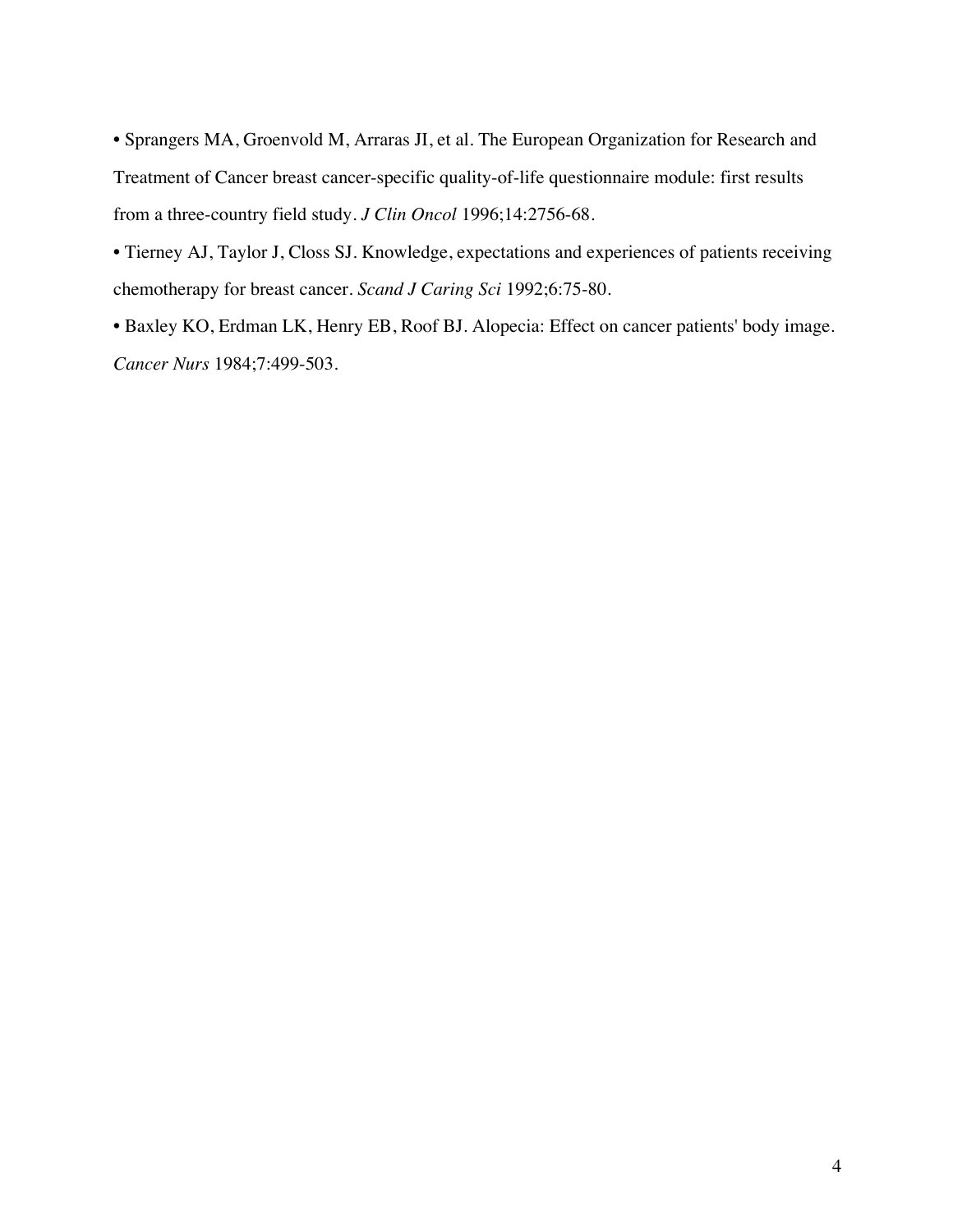**Research summary:** Persistent chemotherapy-related hair loss is defined as the "absence or incomplete regrowth of hair six months following the completion of chemotherapy" (Tallon, 2010). Taxanes – especially docetaxel (taxotere) - commonly used to treat breast cancer, have been found to be associated with persistent chemotherapy-related hair loss. While such loss is rare, reports of it are increasing. Studies have found 3.5%-6.3% of patients treated with docetaxel experienced persistant significant hair loss (Sedlacek, 2006; Bourgeois, 2012).

• Bourgeois H, Jamet A, Grudé F, et al. ERALOP study: Post adjuvant FEC-docetaxel chemotherapy for early breast cancer: Hair regrowth in the real life. In: Proceedings of the Thirty-Seventh Annual CTRC-AACR San Antonio Breast Cancer Symposium: 2014 Dec 9-13; San Antonio, TX. Philadelphia (PA): AACR; *Cancer Res* 2015;75(9 Suppl):Abstract nr P5-21- 05.

• Bourgeois H, Jamet A, Grudé F, et al. ERALOP study: Hair regrowth after adjuvant FECdocetaxel chemotherapy for early breast cancer in the real life. *J Clin Oncol* 2014: ASCO Annual Meeting Abstracts, 32(15\_suppl):e12014.

• Jamet A, Bourgeois H, Grudé F, et al. Study of risk of persistent alopecia induced by adjuvant chemotherapy for breast cancer: Results of the ERALOP study. Fund Clin Pharmacol 2014:28(Suppl 1):67.

• Bourgeois H, Soulié P, Lucas B, et al. ALOPREV: First cooling scalp trial for prevention of persisting alopecia after docetaxel for early breast cancer patients. *Cancer Res* 2012;72(24 Suppl):Abstract nr OT3-3-04.

• Kluger N, Jacot W, Frouin E, et al. Permanent scalp alopecia related to breast cancer chemotherapy by sequential fluorouracil/epirubicin/cyclophosphamide (FEC) and docetaxel: A prospective study of 20 patients. *Ann Oncol* 2012;23:2879-84.

5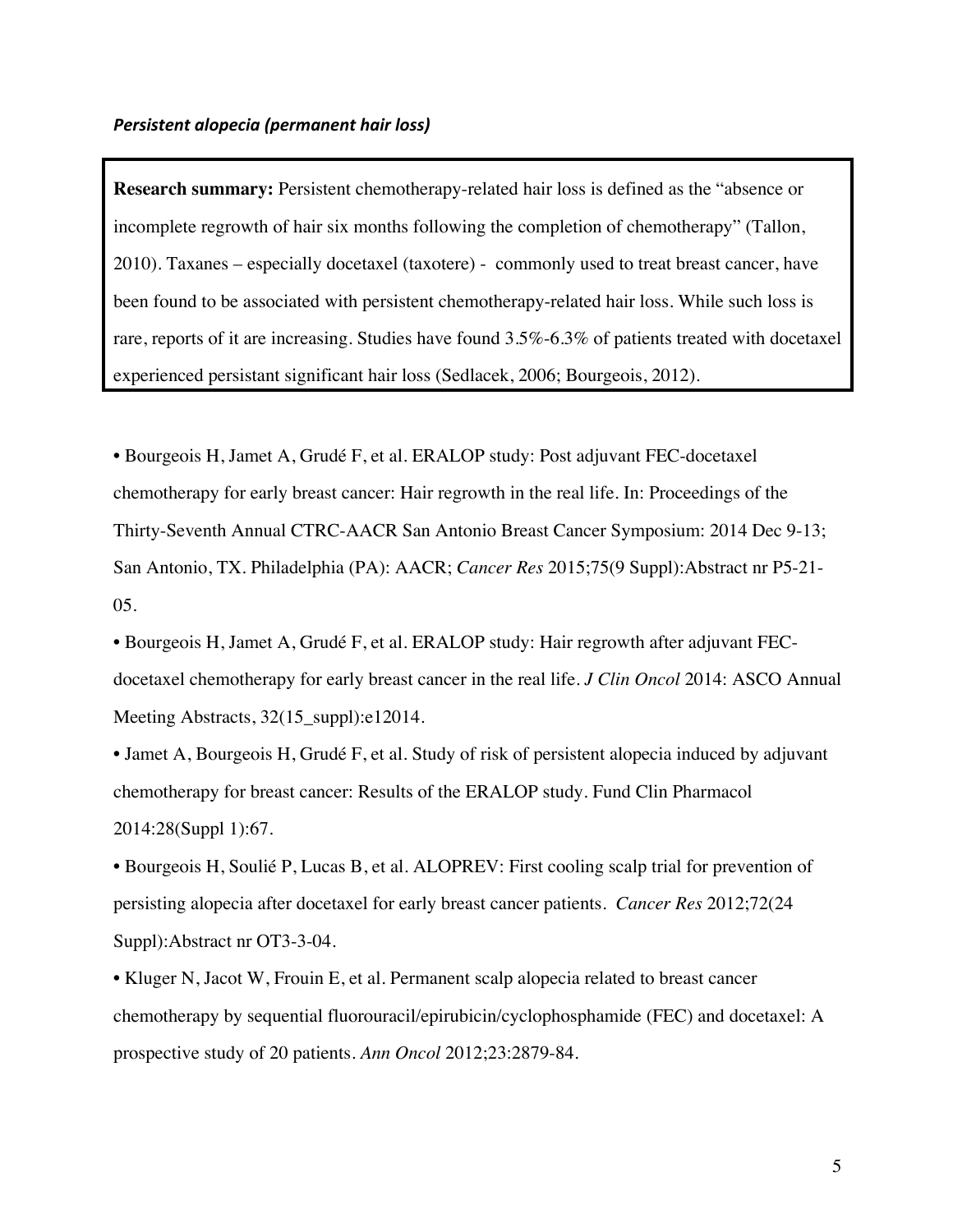• Miteva M, Misciali C, Fanti PA, et al. Permanent alopecia after systemic chemotherapy: a clinicopathological study of 10 cases. *Am J Dermatopathol* 2011;33:345-50.

• Palamaras I. Permanent chemotherapy-induced alopecia: A review. *J Am Acad Dermatol* 2011;64(3):604-6.

• Tallon B, Blanchard E, Goldberg LJ. Permanent chemotherapy-induced alopecia: Case report and review of the literature. *J Am Acad Dermatol* 2010;63:333-6

• Bourgeois H, Denis F, Kerbrat P, et al. Long term persistent alopecia and suboptimal hair regrowth after adjuvant chemotherapy for breast cancer: Alert for an emerging side effect: ALOPERS Observatory, *Cancer Res* 2009;69(24 Supplement):Abstract nr 3174.

• Masidonski P, Mahon SM. Permanent alopecia on women being treated for breast cancer. *Clin J Oncol Nurs* 2009;13:13-4.

• Prevezas C, Matard B, Pinquier L, Reygagne P. Irreversible and severe alopecia following docetaxel or paclitaxel cytotoxic therapy for breast cancer. *Br J Dermatol* 2009;160:883-5.

• Sedlacek SM. Persistent significant alopecia (PSA) from adjuvant docetaxel after doxorubicin/cyclophosphamide chemotherapy in women with breast cancer. Presented at the 29<sup>th</sup> Annual San Antonio Breast Cancer Symposium, San Antonio, TX. December 14-17, 2006.

• Park J, Choi Y, Lee W, et al. Five cases of permanent alopecia following chemotherapy.

*Korean J Dermatol* 2005;43:1365-70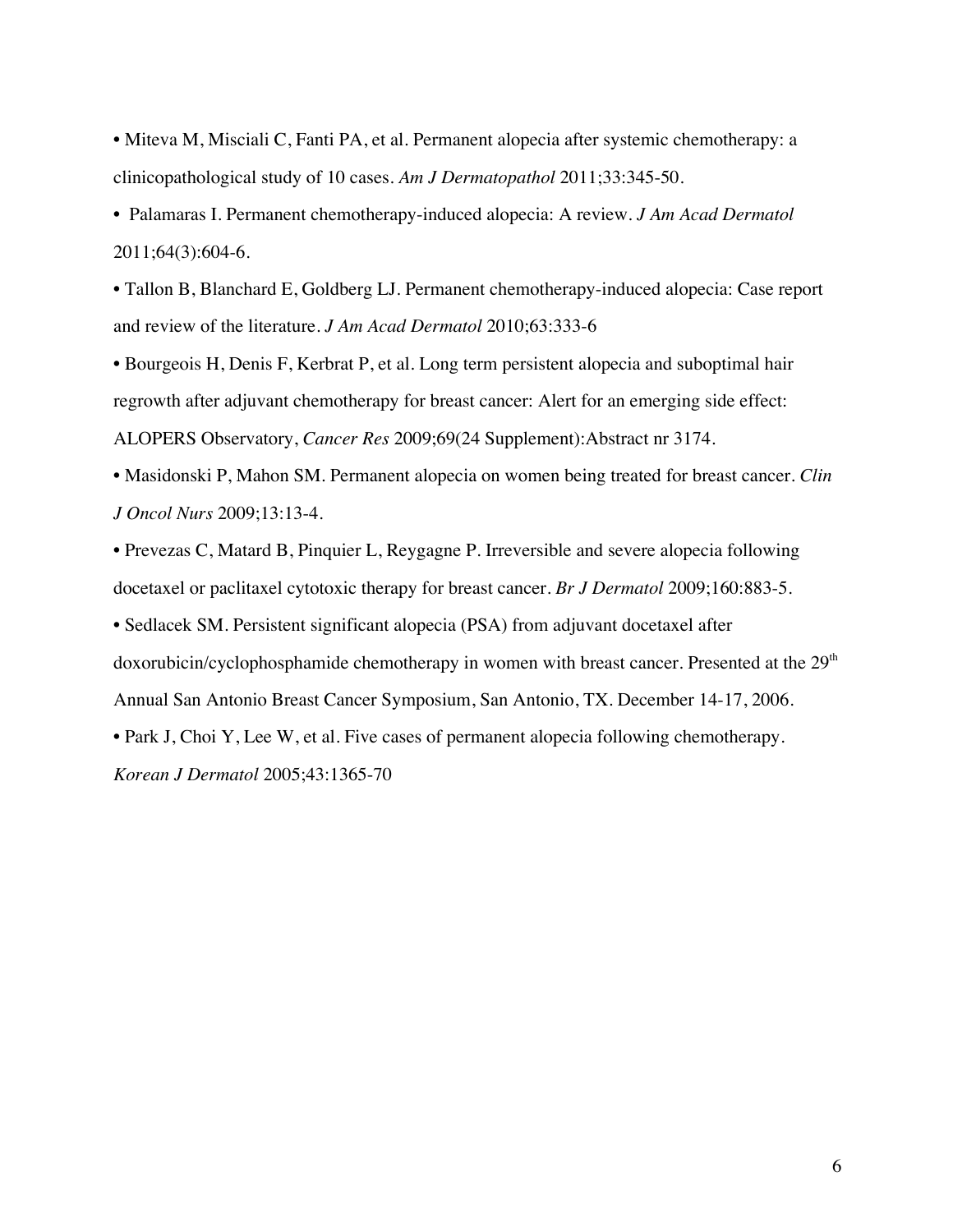### How does scalp cooling work?

#### **The science of scalp cooling**

**Research summary:** Scalp cooling is believed to prevent chemotherapy-induced hair loss by two mechanisms: 1) decreasing blood flow to the scalp, and 2) preserving the hair follicles by reducing biochemical activity.

There has been a small amount of research done on the optimal temperature for scalp cooling to prevent or minimize hair loss and on the amount of time patients should continue scalp cooling at the end of each chemotherapy session (Van Den Hurk, 2012; Komen, 2016). Further research is needed to clarify these questions.

• Komen MMC, Breed VPM, Smorenburg CH et al. Results of 20- versus 45-minute postinfusion scalp cooling time in the prevention of docetaxel-induced alopecia. *Support Care Cancer* 2016;24(6):2735-41.

• Pliskow B, Mitra K, Kaya M. Simulation of scalp cooling by external devices for prevention of chemotherapy-induced alopecia. *J Therm Biol* 2016;56:31-8.

• Collett A, Al-Tameemi W, Dunnill C, et al. The role of scalp cooling in the prevention of chemotherapy induced alopecia. *Eur J Clin Med Oncol* Special Edition 2014;65-9.

• Breed WPM. Why scalp cooling in breast cancer? *Breast Cancer Manage* 2014;3(3):219.

Van Den Hurk CJG, Breed VPM, Nortier JWR. Short post-infusion scalp cooling time in the prevention of decetaxel-induced alopecia. *Support Care Cancer* 2012;20(12):3255-60.

• Janssen FE, Van Leeuwen GM, Van Steenhoven AA. Modelling of temperature and perfusion during scalp cooling. *Phys Med Biol* 2005;50:4065-73.

• Bulow J, Friberg L, Gaardsting O, Hansen M. Frontal subcutaneous blood flow, and epi- and subcutaneous temperatures during scalp cooling in normal man. *Scand J Clin Lab Invest* 1985;45:505-8.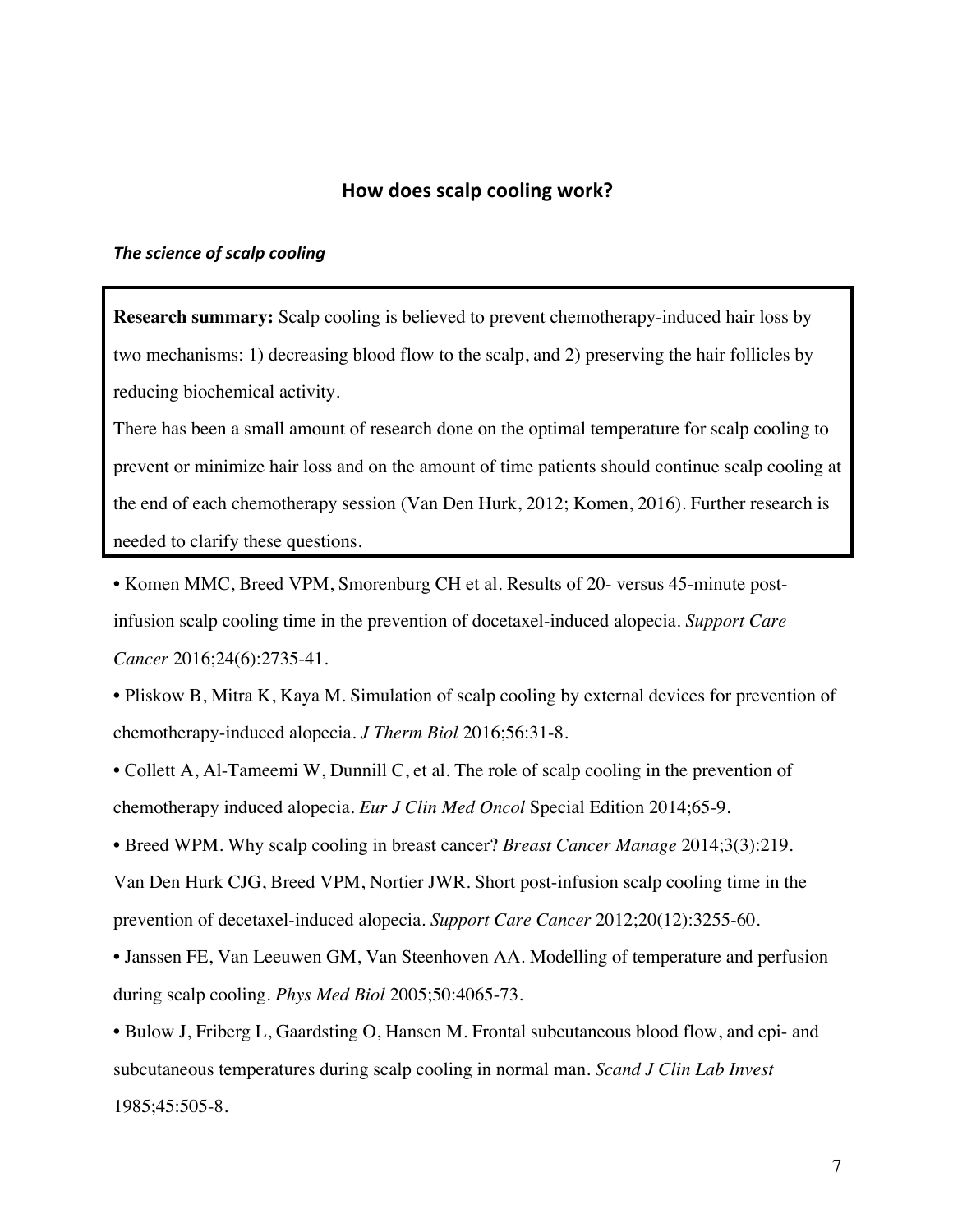## **Is scalp cooling effective?**

#### *Review articles on the efficacy of cold caps*

According to the University of Texas Libraries: "Review articles are an attempt by one or more writers to sum up the current state of the research on a particular topic. Ideally, the writer searches for *everything* relevant to the topic, and then sorts it all out into a coherent view of the "state of the art" as it now stands. Review Articles will teach you about:

- the main people working in a field
- recent major advances and discoveries
- significant gaps in the research
- current debates
- ideas of where research might go next"

**Research summary:** Since 2005, a number of review articles have been written on the use of scalp cooling to prevent chemotherapy-induced hair loss. The earliest review considers 53 publications on the topic while a later review written by the same research team considers 58 publications focused on 'working mechanism, determinants of success rates, side effects and controversies' (Breed, 2011). The Komen review (2013) considers 32 studies, the Poder review (2011) reports on 62 studies, and a review by Rugo presented at a poster session (2011) notes that "published results are available on the efficacy of scalp cooling in more than 4000 patients and 83 publications from 1973-2009."

Three additional reviews (Dabrowski, 2011; Villasante, 2014; Shin, 2015) consider the evidence on a wide array of methods, including scalp cooling, of chemotherapy-induced hair loss prevention. Another perspective is provided in Kadakia's 2014 review in which he and his colleagues appraise the role of cold therapy in the treatment of a number of symptoms related to chemotherapy, including hair loss.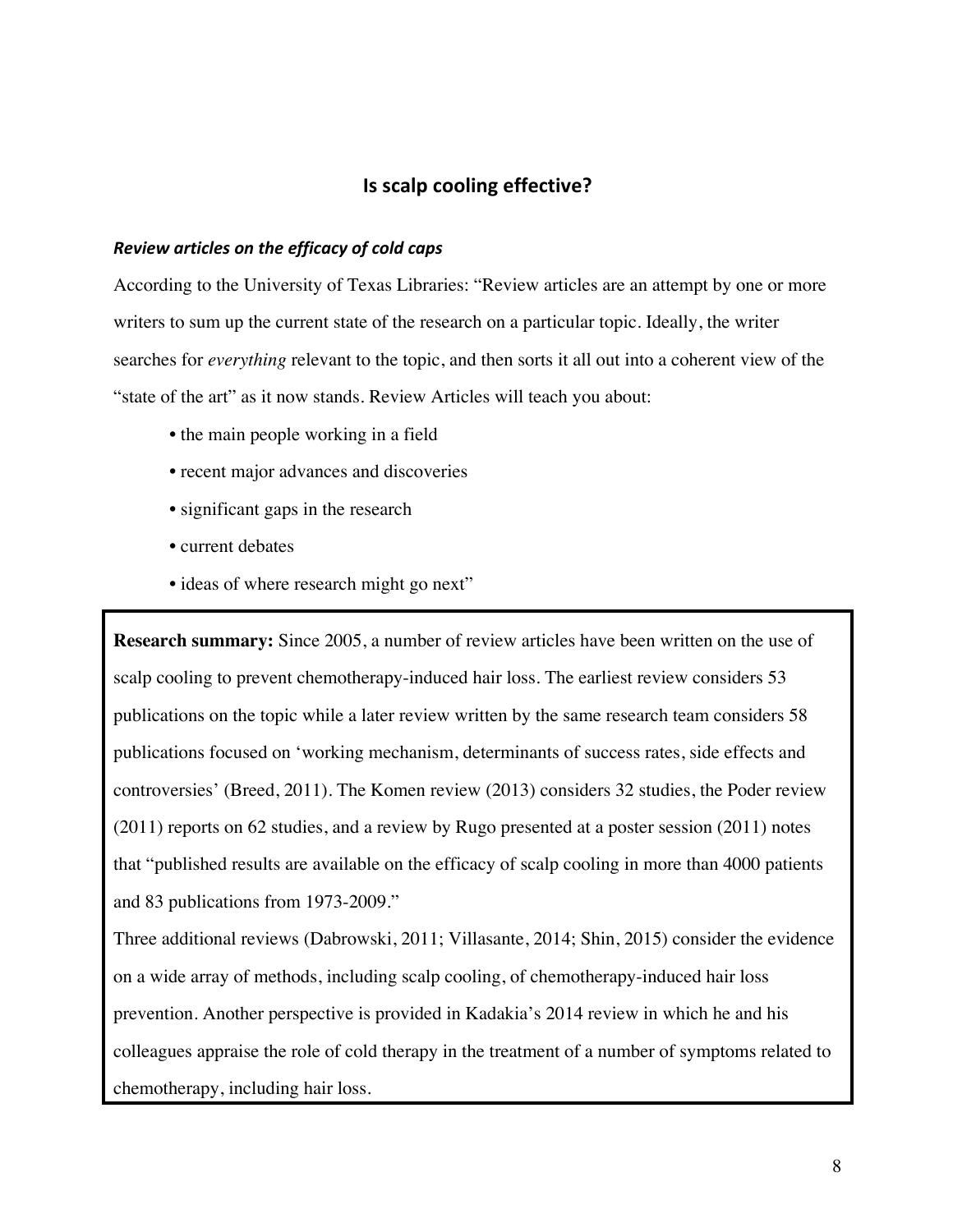An addition to the literature on safety and efficacy of scalp cooling is a book (van den Hurk, 2013) that chronicles and compiles the evidence.

Breed and his colleagues conclude that, scalp cooling is effective and "by far the best method to reduce chemotherapy-induced hair loss" but "not for all chemotherapy patients". In particular they note that results are excellent for those being treated with taxanes (docetaxel [taxotere] and paclitaxel [taxol]), and anthracyclines (doxorubicin [adriamycin]) but poor for those being treated with the two types of drugs simultaneously in combination with cyclophosphamide (cytoxan). Results are somewhat better when the drugs are given sequentially – doxorubicin and cyclophosphamide followed by docetaxel (Breed, 2011). Komen and colleagues (2013) go on to suggest, "Scalp cooling should…be available in every hospital and health care professionals should offer the possibility of scalp cooling to all eligible patients."

• Shah VV, Wikramanayake TC, DelCanto GM, et al. Scalp hypothermia as a preventative measure for chemotherapy-induced alopecia: A review of controlled clinical trials. *JEADV* 2017 published online doi: 10.1111/jdv.14612

• Shin H, Jo S, Dim D, Swon O, Myung S. Efficacy of interventions for prevention of chemotherapy-induced alopecia: A systematic review and meta-analysis. *Int J Cancer*  2015;136:E442-54.

• Kadakia KC, Rozell SA, Butala AA, Loprinzi CL. Supportive cryotherapy: A review from head to toe. *J Pain Symptom Manage*. 2014;47(6):1100-15.

• Komen MMC, Smorenburg CH, van den Hurk CJF, Nortier JWR. Factors influencing the effectiveness of scalp cooling in the prevention of chemotherapy-induced alopecia. *The Oncologist.* 2013;18:885-91.

• van den Hurk C. Safety and Effectiveness of Scale Cooling in Cancer Patients Undergoing Cytotoxic Treatment. Department of Clinical Oncology, Faculty of Medicine/Leiden University Medical Center (LUMC), Leiden University, 2013.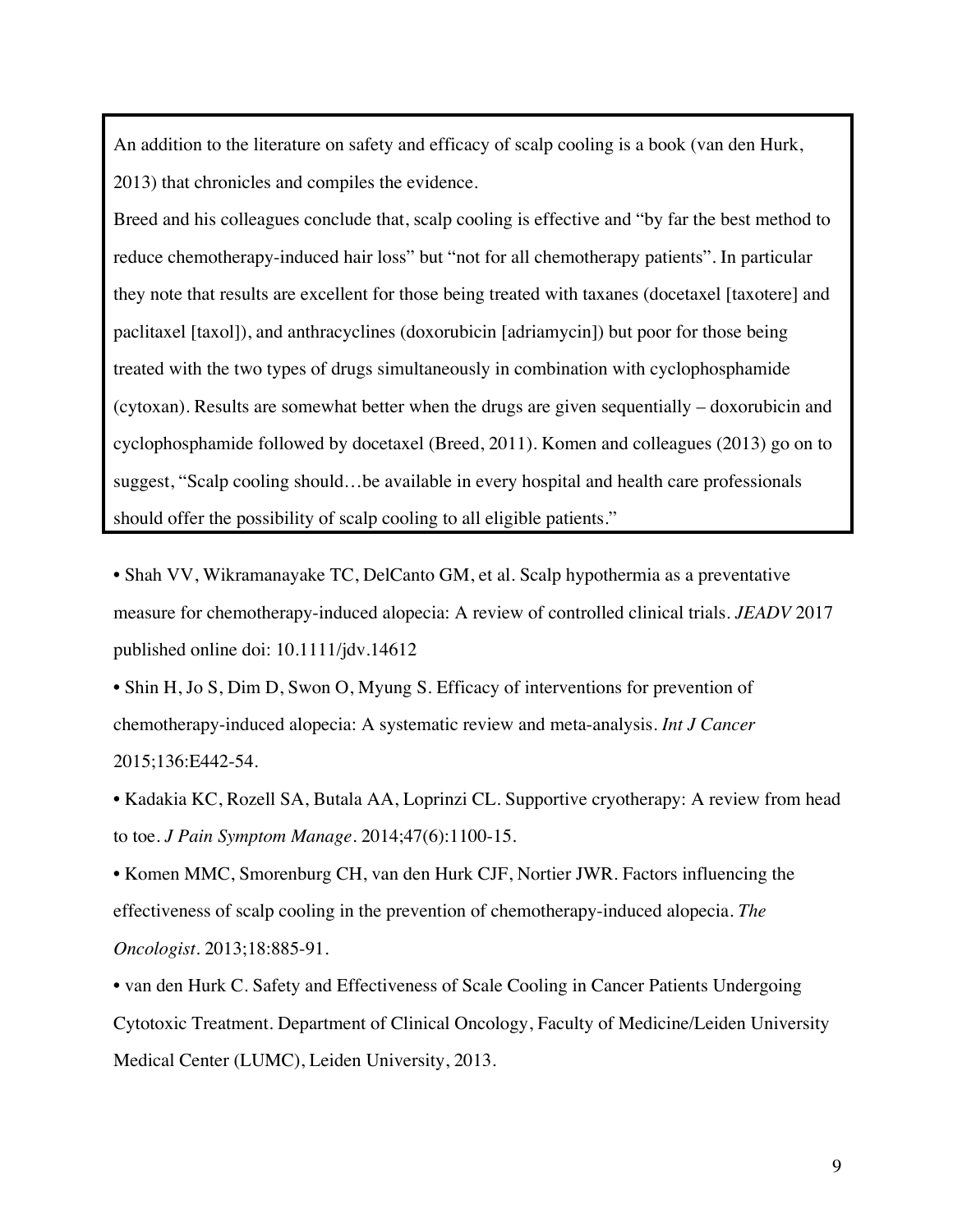• Breed W, van den Hurk C, Peerbooms M. Presentation, impact and prevention of chemotherapy-induced hair loss. *Expert Rev Dermatol* 2011;6:109-25.

• Poder TG, He J, Lemieux R. Effectiveness of scalp cooling in chemotherapy. *Bull Cancer* 2011; 98(9):119-29.

• Rugo HS, Melisko M. P331 Efficacy and safety of scalp cooling to prevent chemotherapy (CTX) induced alopecia: A review of available data. *The Breast*, 2011;20:S80.

• Dabrowski T. Hair loss as a consequence of cancer chemotherapy – Physical methods of prevention. A review of the literature. *Contemp Oncol* 2011;15(2):95-101.

• Grevelman EG, Breed WP. Prevention of chemotherapy-induced hair loss by scalp cooling. *Ann Oncol* 2005;16:352-8.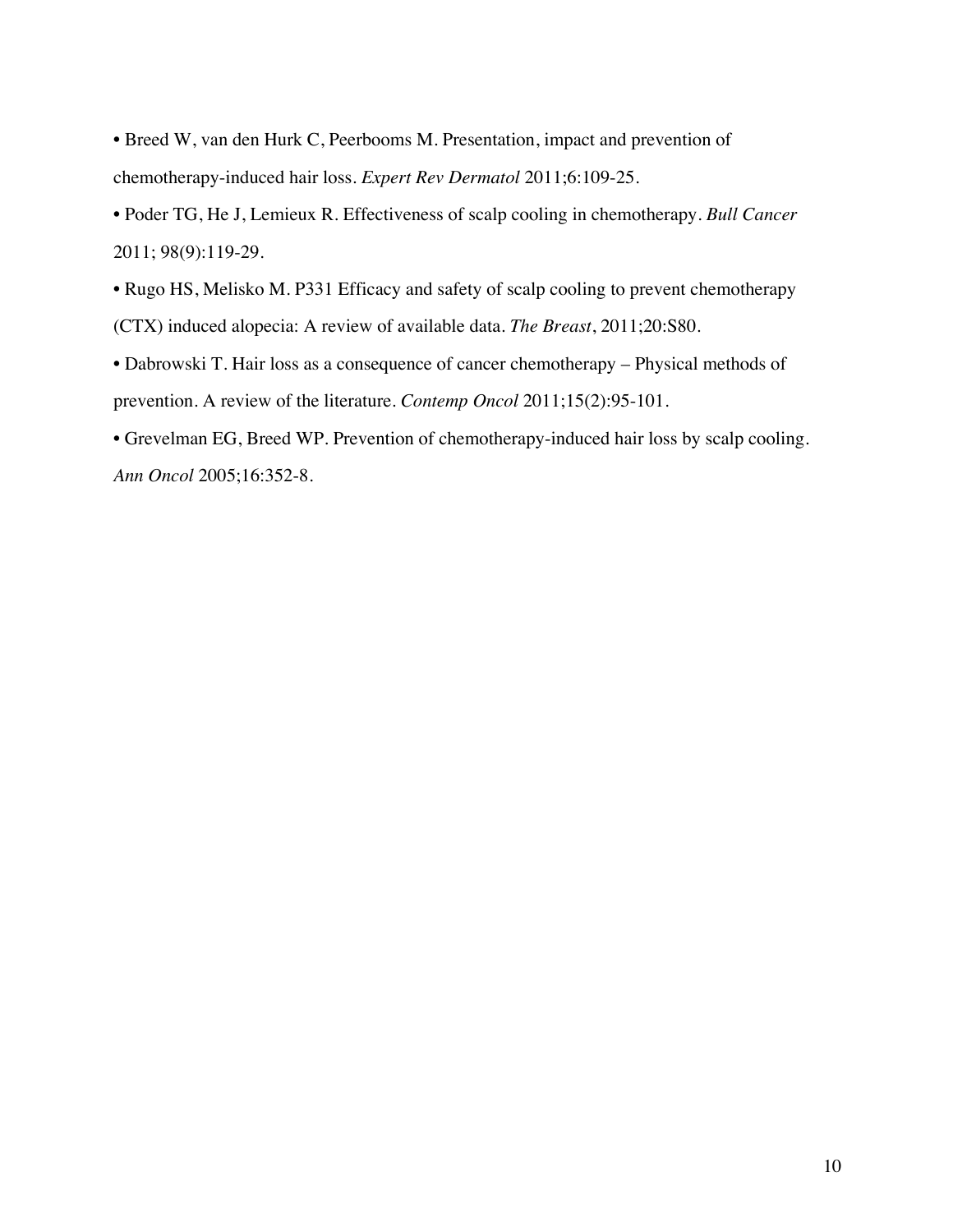#### *Prospective multicenter trials*

While review articles provide a summary of all the research on a topic, you may want to read some individual studies. Prospective treatment trials define the question of interest first and design the study 'looking forward' to capture data that will help answer the question. Prospective studies are considered to be more definitive at drawing conclusions about the impact of interventions than retrospective studies that use information collected for another purpose to 'look backwards' to answer the question.

Trials conducted at multiple centers allow for the enrollment of greater numbers of participants, as well as the potential to study a more diverse population.

#### **Research summary:**

**•** The 2012 article by van den Hurk describes a prospective trial that enrolled 1411 patients in the Dutch Scalp Cooling Registry at 28 hospitals. This is the largest observational study on scalp cooling reported to date. The researchers found that overall, 50% of women who used scalp cooling while receiving chemotherapy reported success in preventing hair loss. The best results were found for women treated with taxanes (docetaxel [taxotere]) with 94% reporting success and paclitaxel [taxol]) with 81% reporting success, and worst results for those treated with a combination of taxane, anthracycline (doxorubicin [adriamycin]) and cyclophosphamide (cytoxan) with 8% reporting success.

• Rugo HS, Klein P, Melin SA, et al. Association between use of a scalp cooling device and alopecia after chemotherapy for breast cancer. *JAMA* 2017;317(6):606-14.

• Betticher DC, Delmore G, Breitenstein U, et al. Efficacy and tolerability of two scalp cooling systems for the prevention of alopecia associated with docetaxel treatment. *Support Care Cancer* 2013;21:2565-73.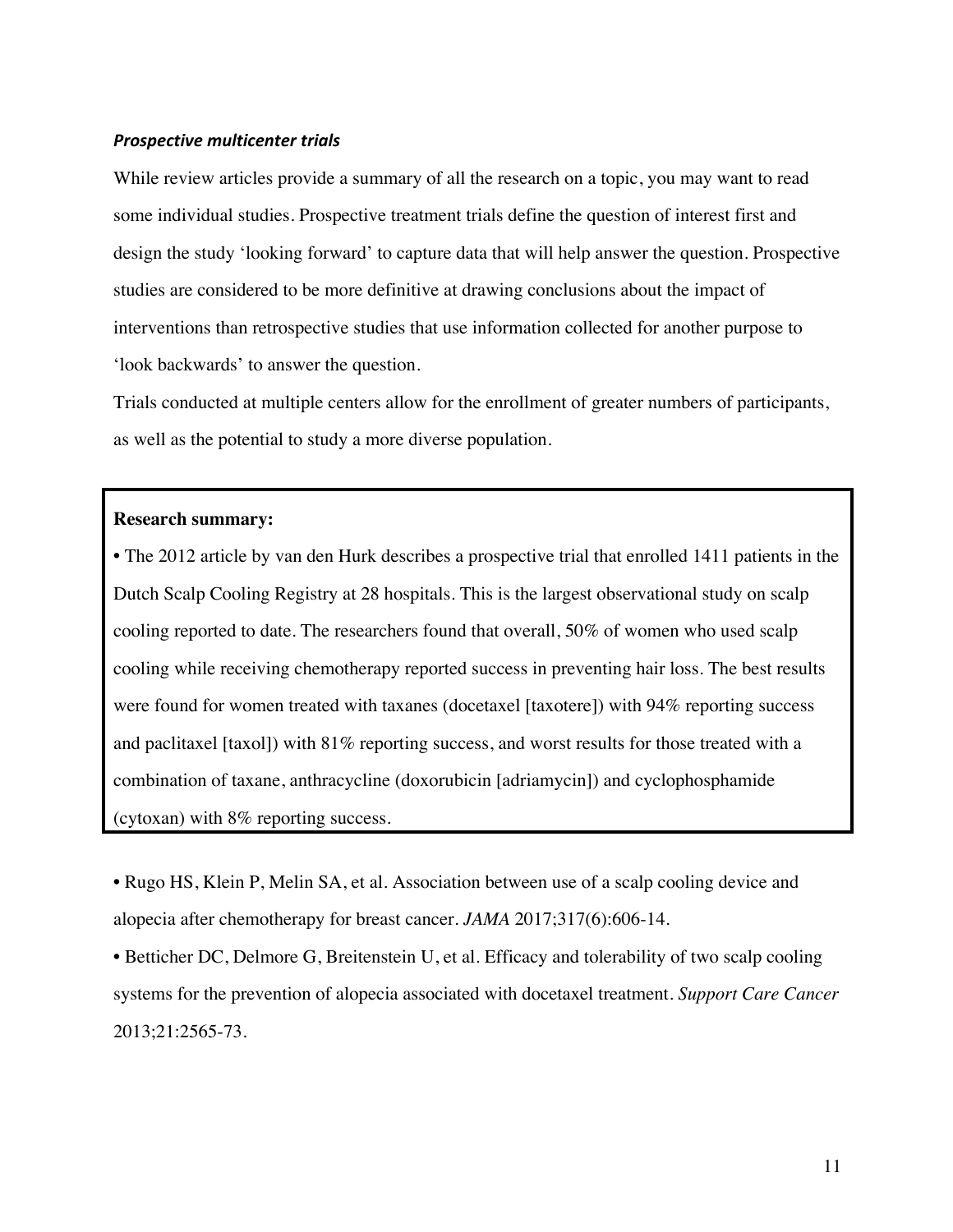• van den Hurk CJ, Peerbooms M, van de Poll-Franse LV, et al. Scalp cooling for hair preservation and associated characteristics in 1411 chemotherapy patients - results of the Dutch Scalp Cooling Registry. *Acta Oncol* 2012;51:497-504.

• van den Hurk CJ, Mols F, Vingerhoets AdJJM, Breed WPM. Impact of alopecia and scalp cooling on the well-being of breast cancer patients. *Psycho-Oncol* 2010;19:701-9.

• Mols F, van den Hurk CJ, Vingerhoets AJ, Breed WP. Scalp cooling to prevent chemotherapyinduced hair loss: practical and clinical considerations. *Support Care Cancer* 2009;17:181-9.

• Spaeth D, Luporsi E, Weber B, et al. Efficacy and safety of cooling helmets (CH) for the prevention of chemotherapy-induced alopecia (CIA): A prospective study of 911 patients (pts). *J Clin Oncol* 2008;26:9564.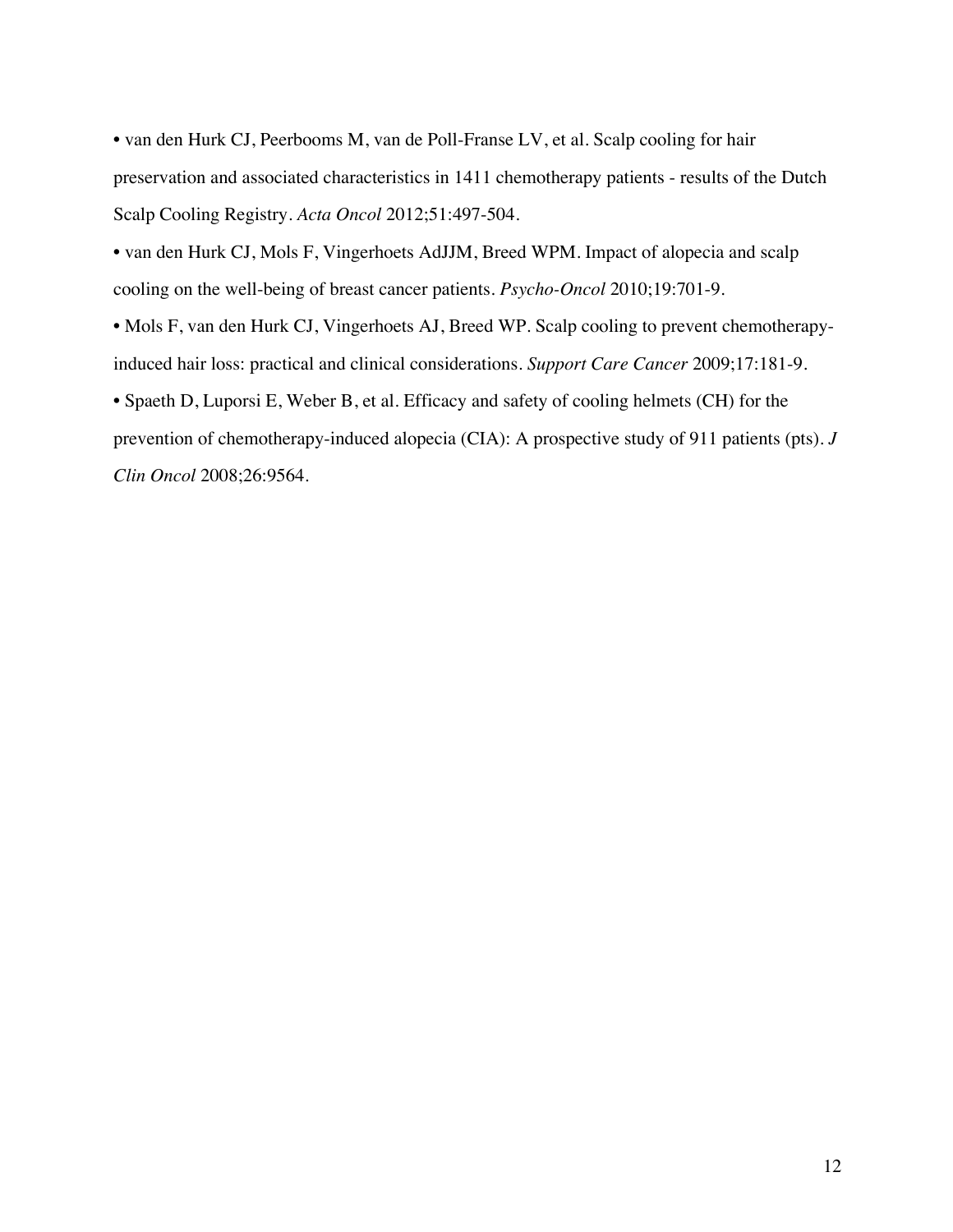#### *Randomized clinical trials on the efficacy of cold caps*

Randomized clinical trials are considered to be the 'gold standard' of clinical trials. They are unique in that participants are randomly assigned to receive the treatment or intervention being studied or not. In some studies the choice is between the experimental treatment and no treatment; in others it is between the experimental treatment and a treatment that has been previously tested.

**Research summary:** Scalp cooling was found to be effective in seven of the eight studies. Earlier studies (those conducted prior to 1995) involved 1500+ participants. In these studies scalp cooling was considered successful 56% of the time. Later studies (those conducted between 1995-2003) involved 1000+ patients. In these studies the success rate for scalp cooling was 73%. The latest randomized clinical trial (Nangia, 2017) studied 182 women at seven clinical sites. Nangia and her colleagues found that 63% of participants who used scalp cooling kept more than half of their hair.

• Nangia J, Wang T, Osborne C, et al. Effect of a scalp cooling device on alopecia in women undergoing chemotherapy for breast cancer: The SCALP randomized clinical trial. *JAMA* 2017;317(6):596-605.

• Macduff C, Mackenzie T, Hutcheon A, et al. The effectiveness of scalp cooling in preventing alopecia for patients receiving epirubicin and decetaxel. *Eur J Cancer Care* (Engl) 2003;12(2):154-61.

• Ron IG, Kalmus Y, Kalmus M, et al. Scalp cooling in the prevention of alopecia in patients receiving depilating chemotherapy. *Support Care Cancer* 1997;5(2):136-8.

• Giaccone G, Di Giulio F, Morandini MP, Calciati A. Scalp hypothermia in the prevention of doxorubicin-induced hair loss. *Cancer Nurs* 1988;11(3):170-3.

• Parker R. The effectiveness of scalp hypothermia in preventing cyclophosphamide-induced alopecial. *Oncol Nurs Forum* 1987;14(6):49-53.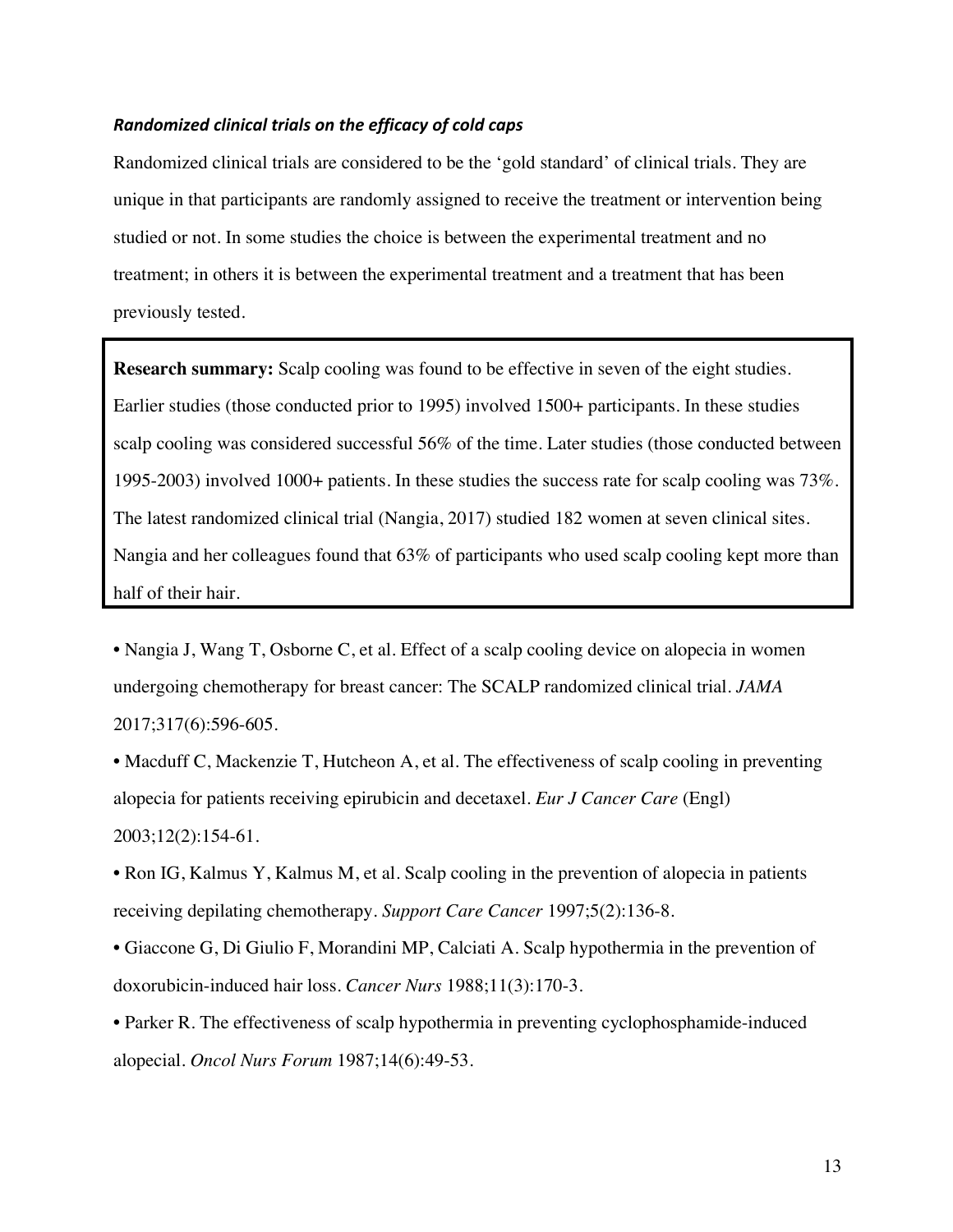• Satterwhite B, Zimm S. The use of scalp hypothermia in the prevention of doxorubicin-induced hair loss. *Cancer* 1984;54(1):34-7.

• Kennedy M, Packard R, Grant M, et al. The effects of using Chemocap on occurrence of chemotherapy-induced alopecia. *Oncol Nurs Forum* 1983;10(1):19-24.

• Edelstyn GA, MacDonald M, MacRae KD. Doxorubicin-induced hair loss and possible modification by scalp cooling. *Lancet* 1977;2(8031):253-4.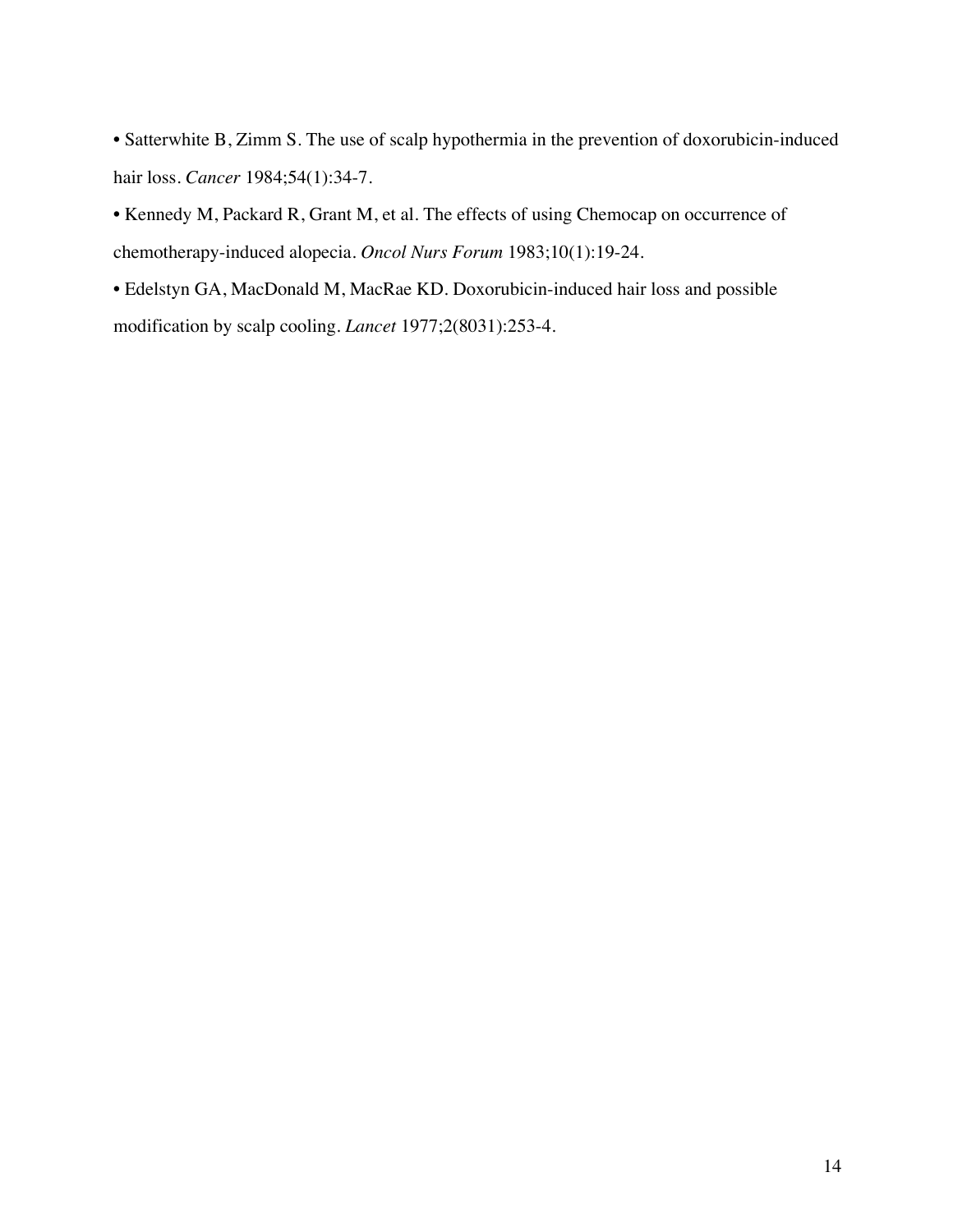#### *Research literature (individual studies)*

Many studies have been conducted looking at the effectiveness of scalp cooling in preventing chemotherapy-related hair loss. Most of these individual studies were included in the review articles described on pages 8-10. Studies are grouped here by year of publication (most recent first) and then alphabetically by author's last name.

Rice BA, Ver Hoeve ES, DeLuca AN, et al. Registry to assess hair loss prevention with the Penguin Cold Cap in breast cancer patients receiving chemotherapy. *Breast Cancer Res Treat* 2017, published online DOI 10.1007/s10549-017-4506-z.

Ibrahim T, Kattan J, Assi T, et al. Efficacy of a silicon based continuous scalp cooling system with thermostat on chemotherapy induced alopecia. *J Palliat Care Med* 2015;5(2).

• Rugo HS, Klein P, Melin SA, et al. Clinical performance of the DigniCap system, a scalp hypothermia system, in preventing chemotherapy-induced alopecia. *J Clin Oncol* 2015;33(15 suppl):9518.

• Schaffrin-Nabe D, Schmitz I, Josten-Nabe A, et al. The influence of various parameters on the success of sensor-controlled scalp cooling in preventing chemotyerapy-induced alopecia. *Oncol Res Treat* 2015;38(10):489-95.

• Andrews K, Boyle F, Gurton J, O'Reilly A. Crowning Glory: Is that the whole story? Implementing scalp cooling in an Australian setting. Poster presented at Cancer Nurses Society of Australia, 17<sup>th</sup> Winter Congress; July 24-26, 2014, Melbourne, Australia.

• Friedrichs K, Carstensen MH. Successful reduction of alopecia induced by anthracycline and taxane containing adjuvant chemotherapy in breast cancer – Clinical evaluation of sensorcontrolled scalp cooling. *Springerplus* 2014;3,500.

• Cigler T, Fiederlein B, Schneider S, et al. Efficacy of scalp cryotherapy in preventing alopecia among breast cancer patients receiving adjuvant docetaxel and cyclophosphamide. *J Clin Oncol* 2013;31(suppl);abstr e20641.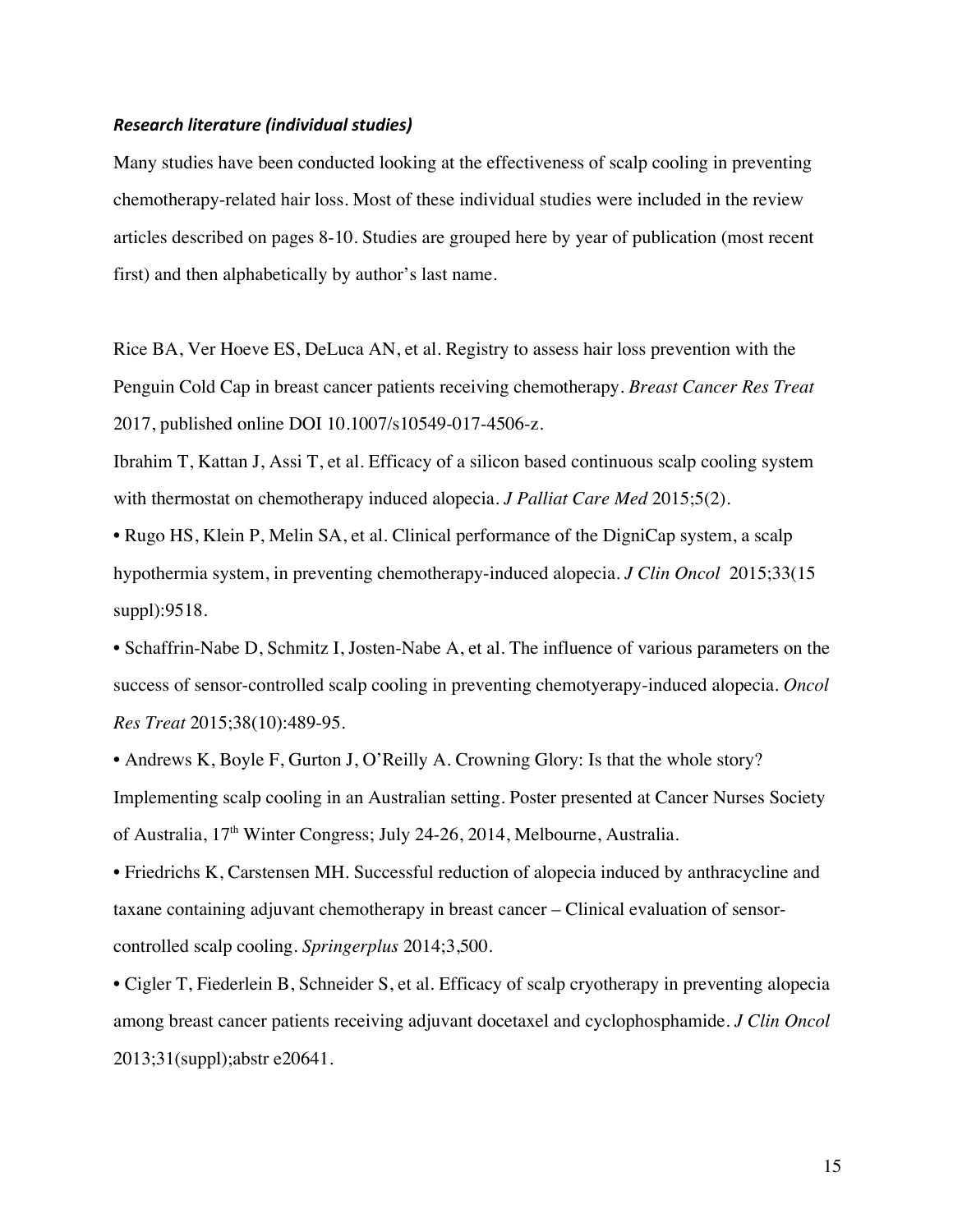• van den Hurk CJ, Peerbooms M, van de Poll-Franse LV et al. Scalp cooling for hair preservation and associated characteristics in 1411 chemotherapy patients - results of the Dutch Scalp Cooling Registry. *Acta Oncol* 2012;51:497-504.

• Abramov M, Semenova I. Cooling of the scalp to prevent anticancer chemotherapy-induced alopecia. (poster). *Eur J Cancer* 2011;47(Suppl.1): S321.

• Kargar M, Sarvestani RS, Khojasteh HN, Heidari MT. Efficacy of penguin cap as scalp cooling system for prevention of alopecia in patients undergoing chemotherapy. *J Adv Nurs* 2011;67:2473-7.

• Kato M, Sakuyama A, Imai R, Kobayashi T. Evaluation of DigniCap system for the prevention of chemotherapy-induced hair loss in breast cancer patient. *Breast* 2011;20 Suppl. 1:S80.

• Yeager CE, Olsen EA. Treatment of chemotherapy-induced alopecia. *Dermatol Ther* 2011;24:432-42.

• Auvinen PK, Mahonen UA, Soininen KM, et al. The effectiveness of a scalp cooling cap in preventing chemotherapy-induced alopecia. *Tumori* 2010;96:271-5.

• Kato M, Sakuyama A, Imai R, et al. I. Scalp-cooling by DIGNICAP system for the prevention of chemotherapy-induced hair loss in breast cancer patients. *J Clin Oncol* 2010;28(Abstract e11034).

• Trueb RM. Chemotherapy-induced hair loss. *Skin Therapy Lett* 2010;15:5-7.

• Bourgeois H, Denis F, Kerbrat P, et al. Long Term Persistent Alopecia and Suboptimal Hair Regrowth after Adjuvant Chemotherapy for Breast Cancer: Alert for an Emerging Side Effect: ALOPERS Observatory. In: Thirty-Second Annual CTRC-AACR San Antonio Breast Cancer Symposium. San Antonio, TX; 2009:Abstract nr 3174.

• Mols F, van den Hurk CJ, Vingerhoets AJ, Breed WP. Scalp cooling to prevent chemotherapyinduced hair loss: practical and clinical considerations. *Support Care Cancer* 2009;17:181-9.

• Kato M, Sakuyama A, Imar R, Kobayashi TK. Evaluation of the DigniCap system for the prevention of chemotherapy-induced hair loss in breast cancer patients. 16<sup>th</sup> Japanese Breast Cancer Society Meeting. Osaka, Japan, September 26-7, 2008.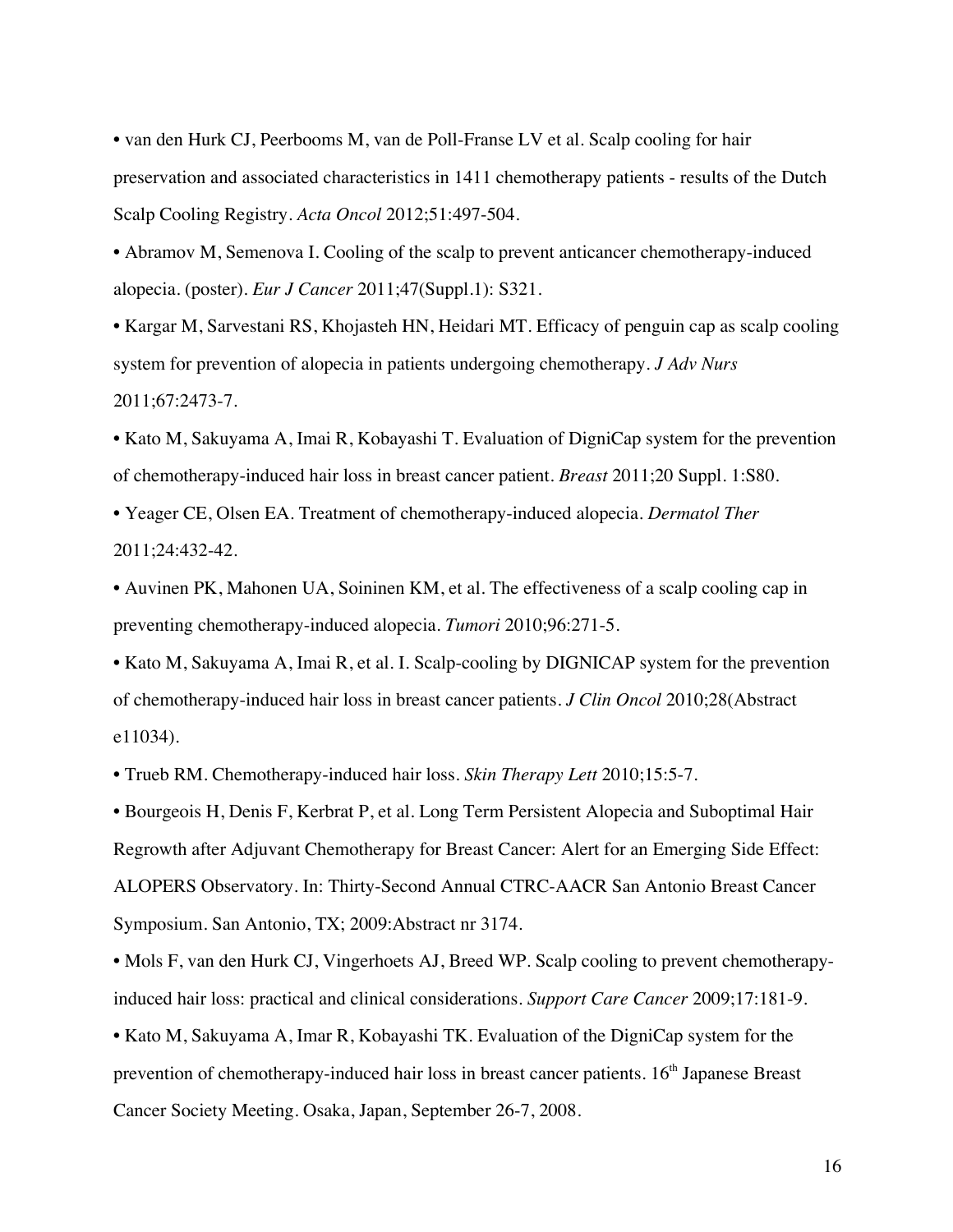• Trueb RM. Chemotherapy-induced alopecia. *Semin Cutan Med Surg* 2009;28:11-4.

• Wills S, Ravipati A, Nguyen M, et al. Scalp hypothermia minimizes alopecia in breast cancer patients receiving non-anthracycline adjuvant chemotherapy. *Cancer Res* 2009;69:5040.

• Wang J, Lu Z, Au JL. Protection against chemotherapy-induced alopecia. *Pharm Res* 2006;23:2505-14.

• Van den Hurk CJG, Gerrits P, Graat J, et al. [Positive scalp cooling experiences in three hospitals in The Netherlands. Should it be offered always?] *Oncologica* 2005;22(3):162-7.

• Breed WPM. What is wrong with the 30-year-old practice of scalp cooling for the prevention of chemotherapy-induced hair loss? *Support Care Cancer* 2004;12:3-5.

• Massey CS. A multicentre study to determine the efficacy and patient acceptability of the Paxman Scalp Cooler to prevent hair loss in patients receiving chemotherapy. *Eur J Oncol Nurs* 2004;8:121-30.

• Macduff C, Mackenzie T, Hutcheon A, et al. The effectiveness of scalp cooling in preventing alopecia for patients receiving epirubicin and docetaxel. *Eur J Cancer Care* (Engl) 2003;12:154- 61.

• Ridderheim M, Bjurberg M, Gustavsson A. Scalp hypothermia to prevent chemotherapyinduced alopecia is effective and safe: a pilot study of a new digitized scalp-cooling system used in 74 patients. *Support Care Cancer* 2003;11:371-7.

• Christodoulou C, Klouvas G, Efstathiou E, et al. Effectiveness of the MSC cold cap system in the prevention of chemotherapy-induced alopecia. *Oncology* 2002;62:97-102.

• Protiere C, Evans K, Camerlo J, et al. Efficacy and tolerance of a scalp-cooling system for prevention of hair loss and the experience of breast cancer patients treated by adjuvant chemotherapy. *Support Care Cancer* 2002;10:529-37.

• El Genidi M. Prevention of chemotherapy-induced alopecia by the new digital scalp cooler device. *Eur J Cancer* 2001;37(Suppl. 6):357.

• Forsberg SA. Scalp cooling therapy and cytotoxic treatment. *Lancet* 2001;357:1134.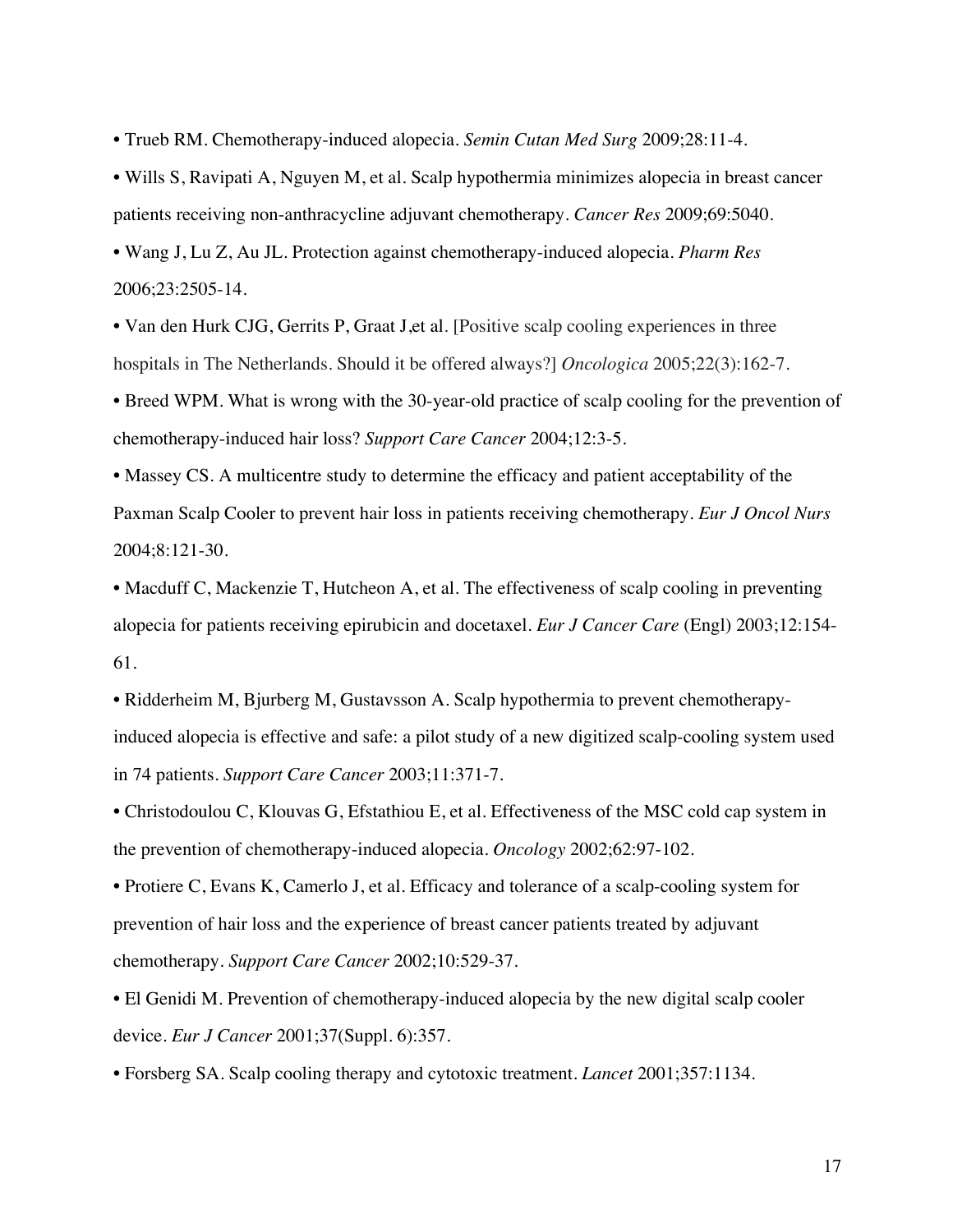• Lenaerts E, Meyen M, Maes T, et al. Scalp cooling in the prevention of anthracycline-induced alopecia. *Eur J Cancer* 2001;37:S360-1.

• Katsimbri P, Bamias A, Pavlidis N. Prevention of chemotherapy-induced alopecia using an effective scalp cooling system. *Eur J Cancer* 2000;36:766-71.

• Peck HJ, Mitchell H, Stewart AL. Evaluating the efficacy of scalp cooling using the Penguin cold cap system to reduce alopecia in patients undergoing chemotherapy for breast cancer. *Eur J Oncol Nurs* 2000;4:246-8.

• Semsek D. Scalp hypothermia for 3 hours reduces alopecia after anthracycline based chemotherapy. *Ann Oncol* 2000;11(Suppl. 4):154.

• Stein BN, Kotasek D, Parnis FX, et al. Prevention of chemotherapy-induced alopecia by the use of scalp cooling. *Proc Am Soc Clin Oncol* 2000;19:Abstract 2477.

• Alexopoulos CG, Cheras P, Pothitos G, Kyrpoglou P. A new technique of scalp cooling in preventing alopecia induced by anticancer chemotherapy. *Eur J Cancer* 1999;35(Suppl. 4):378.

• Lundgren-Eriksson L, Edbom G, Olofsson Y, et al. Total prevention of taxoid-induced alopecia by a new model of cold cap (Dignitana). *Eur J Cancer* 1999;35(suppl. 4):376.

• Williams J, Wood C, Cunningham-Warburton P. A narrative study of chemotherapy-induced alopecia. *Oncol Nurs Forum* 1999;26:1463-8.

• Dorr VJ. A practitioner's guide to cancer-related alopecia. *Semin Oncol* 1998;25:562-70.

• Noble-Adams R. Scalp cooling: a critical examination. *Nurs Prax N Z* 1998;13:35-44.

• Fiebig HH, Belzer J, Lopofer P, et al. Scalp hypothermia for 2 hours prevents alopecia after Adriamycin based chemotherapy. *Eur J Cancer* 1997;33(suppl. 8):S53

• Lemenager M, Lecomte S, Bonneterre ME, et al. Effectiveness of cold cap in the prevention of docetaxel-induced alopecia. *Eur J Cancer* 1997;33:297-300.

• Ron IG, Kalmus Y, Kalmus Z, et al. Scalp cooling in the prevention of alopecia in patients receiving depilating chemotherapy. *Support Care Cancer* 1997;5:136-8.

• Dougherty L. Scalp cooling to prevent hair loss in chemotherapy. *Prof Nurse* 1996;11:507-9.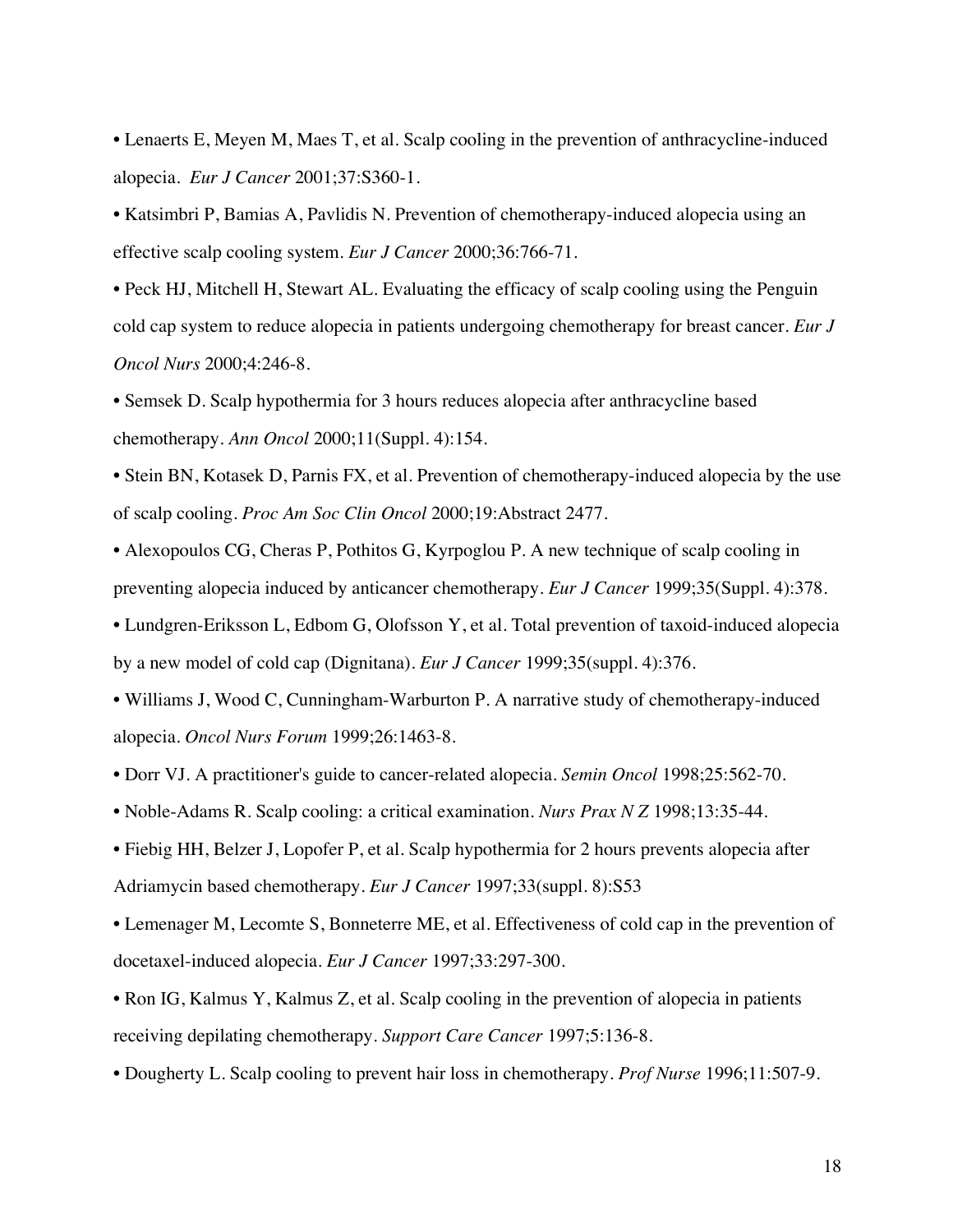• Lemenager M, Genouville C, Bessa EH, Bonneterre J. Docetaxel-induced alopecia can be prevented. *Lancet* 1995;346:371-2.

• Tollenaar RA, Liefers GJ, Repelaer van Driel OJ, van de Velde CJ. Scalp cooling has no place in the prevention of alopecia in adjuvant chemotherapy for breast cancer. *Eur J Cancer* 1994;30A:1448-53.

• Ciambellotti E. Benefits of an hypothermal helmet to reduce alopecia during weekly 4-epidoxorubicin monochemotherapy in advanced breast cancer. *Acta Oncol* 1993;14:297-9.

• Hussein AM. Chemotherapy-induced alopecia: New developments. *South Med J* 1993;86:489- 96.

• Adams L, Lawson N, Maxted KJ, Symonds RP. The prevention of hair loss from chemotherapy by the use of cold-air scalp-cooling. *Eur J Cancer Care* (Engl) 1992;1:16-8.

• Barzo P, Molnar L, Bator I, Kovacs B. [Possibilities of preventing alopecia after cyctostatic therapy]. *Orv Hetil* 1992;133(4):256

• Tierney A, Taylor J. Chemotherapy-induced hair loss. *Nurs Stand* 1991;5:29-31.

• Hillen HF, Breed WP, Botman CJ. Scalp cooling by cold air for the prevention of chemotherapy-induced alopecia. *Neth J Med* 1990;37:231-5.

• Giaccone G, Di Giulio F, Morandini MP, Calciati A. Scalp hypothermia in the prevention of doxorubicin-induced hair loss. *Cancer Nurs* 1988;11:170-3.

• David J, Speechley V. Scalp cooling to prevent alopecia. *Nurs Times* 1987;83:36-7.

• Parker R. The effectiveness of scalp hypothermia in preventing cyclophosphamide-induced alopecia. *Oncol Nurs Forum* 1987;14:49-53.

• Perevodchikova N, Denisov L, Orel N. [Scalp hypothermia for prevention of alopecia in patients receiving combination chemotherapy including anthracyclines]. *Vopr Onkol*. 1987;33:73-5.

• Robinson MH, Jones AC, Durrant KD. Effectiveness of scalp cooling in reducing alopecia caused by epirubicin treatment of advanced breast cancer. *Cancer Treat Rep* 1987;71:913-4.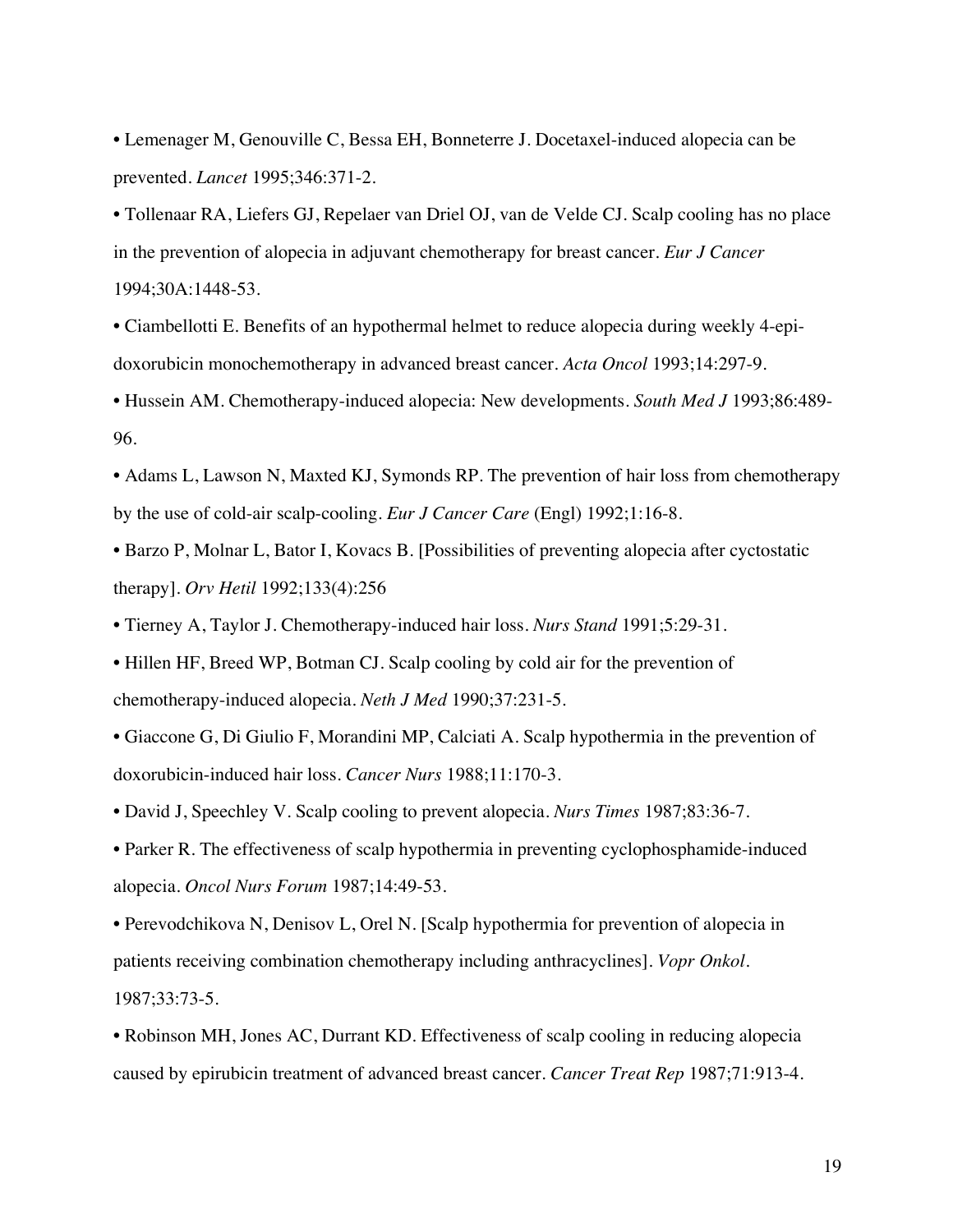• Tierney AJ. Preventing chemotherapy-induced alopecia in cancer patients: is scalp cooling worthwhile? *J Adv Nurs* 1987;12:303-10.

• Benglia M, Jourdan C, Sommier Y. [Use of a cooling helmet in chemotherapy]. *Soins* 1986;469/470:17-20.

• Symonds RP, McCormick CV, Maxted KJ. Adriamycin alopecia prevented by cold air scalp cooling. *Am J Clin Oncol* 1986;9(5):454-7.

• Villani C, Inghirami P, Pietrangeli D. et al. Prevention by hypothermic cap of antiblastic induced-alopecia. *Eur J Gynaecol Oncol* 1986;7:15-7.

• Johansen LV. Scalp hypothermia in the preventio of chemotherapy-induced alopecia. *Acta Oncol* 1985;24:113-6.

• Middleton J, Franks D, Buchanan RB, et al. Failure of scalp hypothermia to prevent hair loss when cyclophosphamide is added to doxorubicin and vincristine. *Cancer Treat Rep* 1985;69:373-5.

• Nakazawa M, Sakamoto T, Honda M, et al. Scalp mypothermia: A prevention of hair-loss in clinical oncology. *Dokkyo J Med Sci* 1985;12:17-24.

• Dixon-Hughes J. Scalp cooling and cytotoxic drugs. *Med J Aus* 1984;140(11):686.

• Satterwhite B, Zimm S. The use of scalp hypothermia in the prevention of doxorubicin-induced hair loss. *Cancer* 1984;54:34-7.

• Wheelock JB, Myers MB, Krebs HB, Goplerud DR. Ineffectiveness of scalp hypothermia in the prevention of alopecia in patients treated with doxorubicin and cisplatin combinations. *Cancer Treat Rep* 1984;68:1387-8.

• Dean JC, Griffith KS, Cetas TC, et al. Scalp hypothermia: a comparison of ice packs and the Kold Kap in the prevention of doxorubicin-induced alopecia. *J Clin Oncol* 1983;1:33-7.

• Dugan SO. A study on the effects of chemocap in preventing hair loss. *Oncol Nurs Forum* 1983;10(2):20-1.

• Howard N, Stenner RW. An improved 'ice-cap' to prevent alopecia caused by adriamycin (doxorubicin). *Br J Radiol* 1983;56(672):963-4.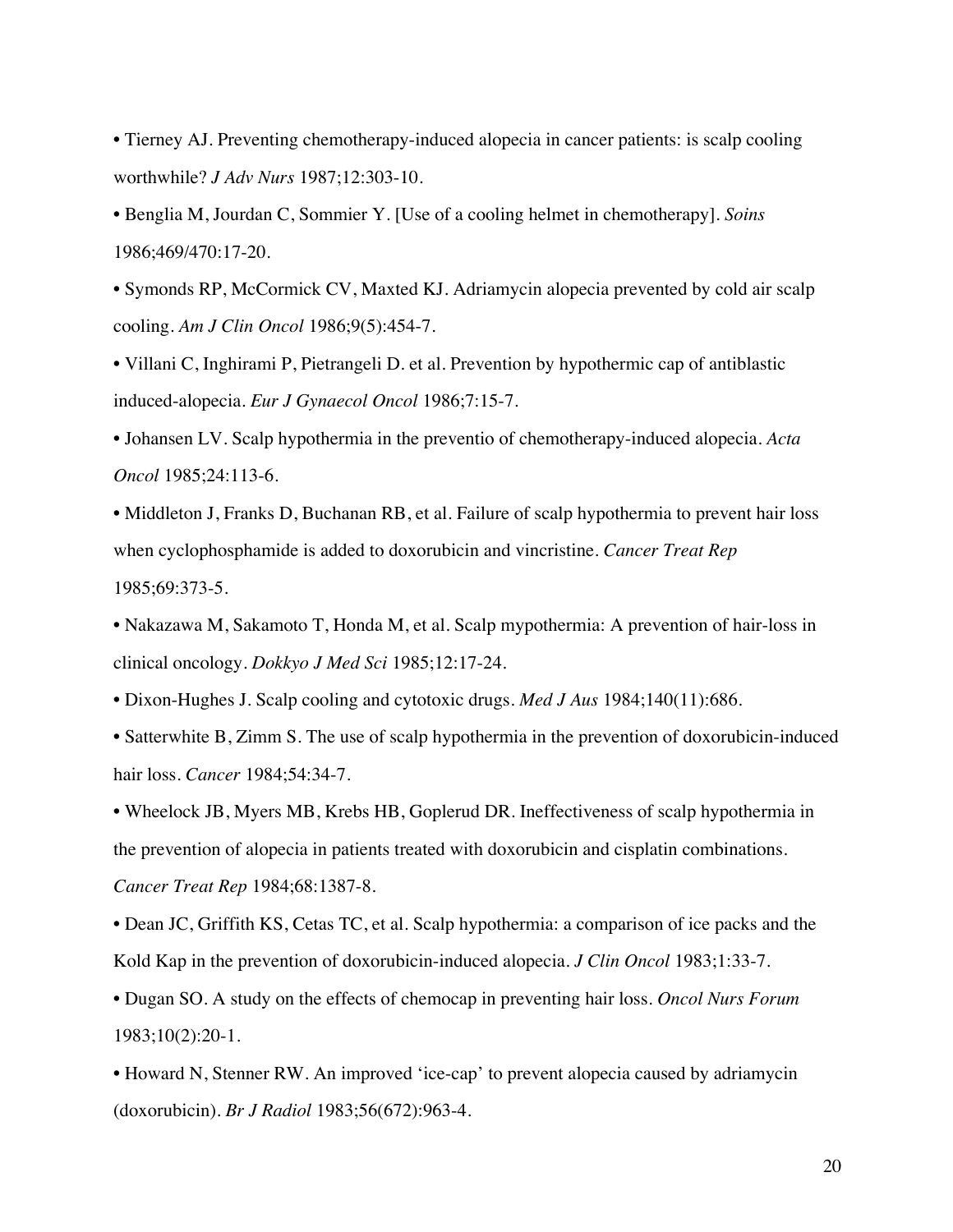• Kennedy M, Packard R, Grant M, et al. The effects of using Chemocap on occurrence of chemotherapy-induced alopecia. *Oncol Nurs Forum* 1983;10:19-24.

• Belpomme D, Mignot L, Grandjean M, et al. [Prevention of chemotherapy-induced alopecia in cancer patients by scalp hypothermia (author's transl)]. *Nouv Presse Med* 1982;11:929-31.

• Goldhirsch A, Kiser J, Joss R, et al. [Prevention of cytostatic-related hair loss by hypothermia of a hairy scalp using a cooling cap]. *Schweiz Med Wochenschr* 1982;112(16)568-71.

• Gregory RP, Cooke T, Middleton J, et al. Prevention of doxorubicin-induced alopedia by scalp hypothermia: relation to degree of cooling. *Br Med J* (Clin Res Ed) 1982;284:1674.

• Guy R, Shah S, Parker H, Geddes D. Scalp cooling by thermocirculator. *Lancet* 1982;1:937-8.

• Hunt JM, Anderson JE, Smith IE. Scalp hypothermia to prevent adriamycin-induced hair loss. *Cancer Nurs* 1982;5:25-31.

• Kiser J, Jungi E, Winkler L, et al. [Hypothermia: Scalp cooling for the prevention of cytostaticinduced hair loss]. *Krankenpfl Soins Infirm* 1982;12:29-32.

• Anderson JE, Hunt JM, Smith IE. Prevention of doxorubicin-induced alopecia by scalp cooling in patients with advanced breast cancer. *Br Med J* (Clin Res Ed) 1981;282:423-4.

• Cooke T, Gregory RP, Middleton J, Williams C. Prevention of doxorubicin-induced alopecia. *Br Med J* (Clin Res Ed) 1981;282:734-5.

• Witman G, Cadman E, Chen M. Misuse of scalp hypothermia. *Cancer Treat Rep* 1981;65:507- 8.

• Dean JC, Salmon SE, Griffith KS. Prevention of doxorubicin-induced hair loss with scalp hypothermia. *N Engl J Med* 1979;301:1427-9.

• Edelstyn GA, MacDonald M, MacRae KD. Doxorubicin-induced hair loss and possible modification by scalp cooling. *Lancet* 1977;2:253-4.

• Luce JK, Raffetto TJ, Crisp IM, Grief GC. Prevention of alopecia by scalp cooling of patients receiving adriamycin. *Canc Chemother Rep* 1973;57:108-9.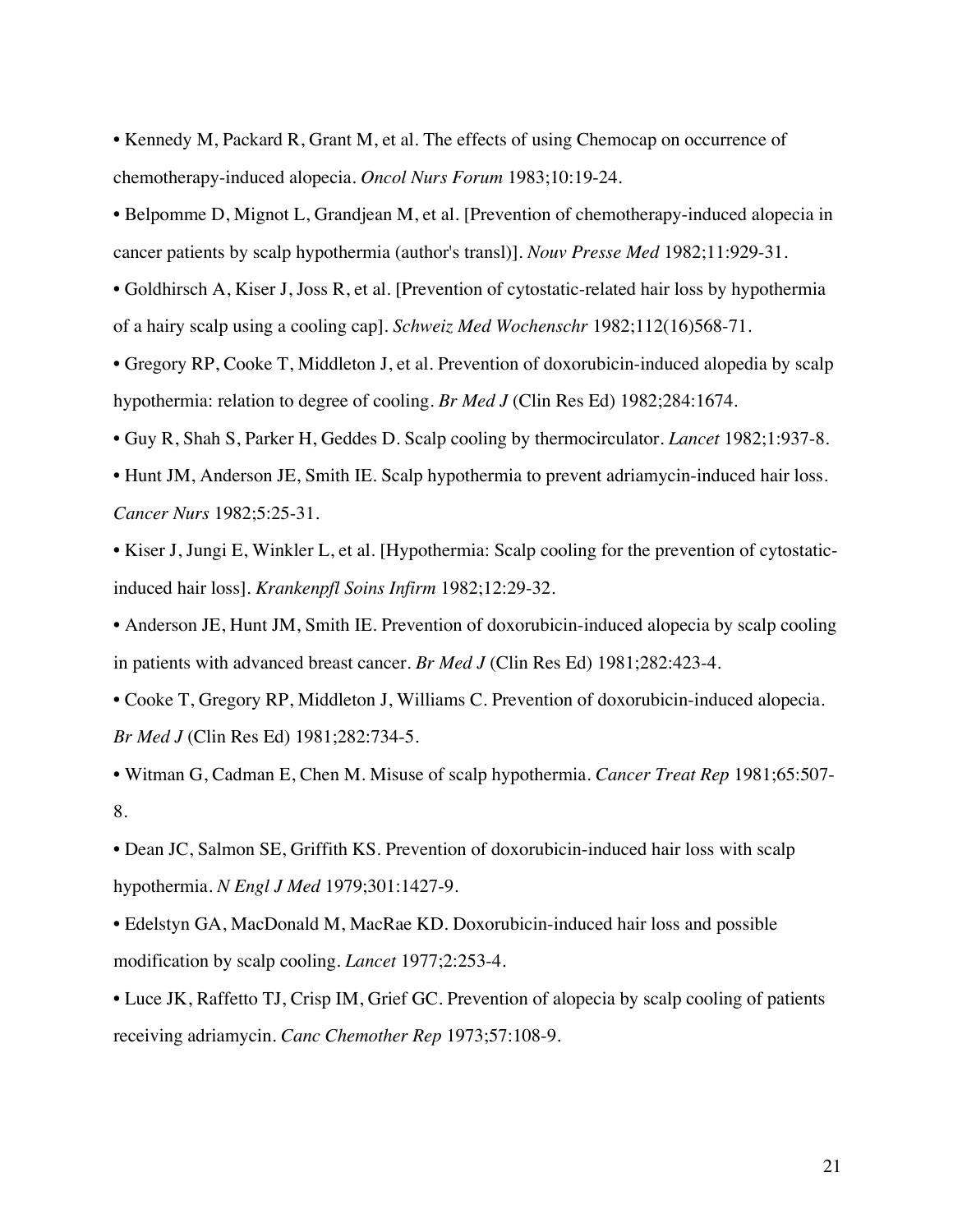## **Is scalp cooling safe?**

#### **Concern about scalp metastases (breast cancer spreading to the scalp)**

**Research summary**: These articles address a concern that use of cold caps will be associated with breast cancer metastasizing (spreading) to the scalp. The mechanism of this concern is that such spread could occur because of decreased exposure to chemotherapy drugs due to the reduced scalp blood flow caused by cooling. Studies show: 1) spread of breast cancer to the scalp is extremely rare, 2) the likelihood of such spread remains extremely low whether women used scalp cooling or not, and 3) the incidence of scalp metastasis as the site of first recurrence is exceedingly small.

The 2017 systematic review by Rugo and colleagues reviewed the existing studies on scalp metastases. They concluded that, "…scalp cooling is highly unlikely to increase the incidence of scalp metastases in patients with early-stage breast cancer receiving adjuvant chemotherapy" (Rugo et al 2017).

Van den Hurk's 2013 paper presents data from the Munich Cancer Registry. They found that in over 2000 patients, there was no difference in the incidence of scalp metastases in patients who used scalp cooling  $(0.04 - 1\%)$  and patients who did not use scalp cooling  $(0.03-3\%)$ .

Rugo HS, Melin SA, Voigt J. Scalp cooling with adjuvant/neoadjuvant chemotherapy for breast cancer and the risk of scalp metastases: Systematic review and met-analysis. *Breast Cancer Res Treat* 2017; 163(2): 199-205

• van den Hurk DJG, van de Poll-Franse LV, Breed WPM, Doebergh JWW, Nortier JWR. Scalp cooling to prevent alopecia after chemotherapy can be considered safe in patients with breast cancer. *The Breast* 2013; 22:1001-4.

• Breed WPM, van den Hurk CJG, Peerbooms M. Presentation, impact, and prevention of chemotherapy-induced hair loss: Scalp cooling potentials and limitations. *Expert Rev Dermatol* 2011;6(1):109-25.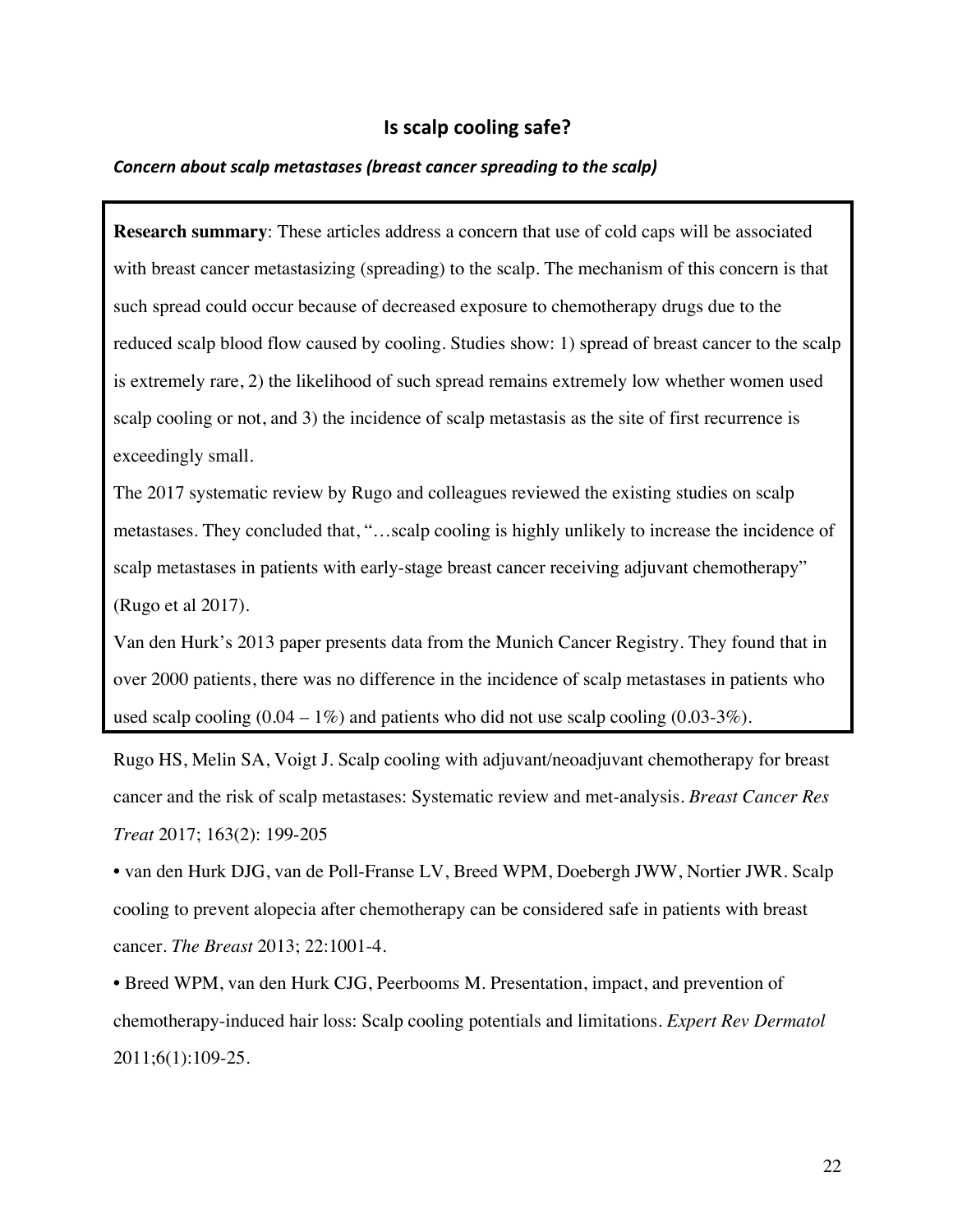• Lemieux J, Desbiens C, Hogue JC. Breast cancer scalp metastasis as first metastatic site after scalp cooling: two cases of occurrence after 7- and 9-year follow-up. *Breast Cancer Res Treat* 2011;128:563-6.

• van den Hurk CJ, Eckel R, van de Poll-Franse LV, et al. Unfavourable pattern of metastases in M0 breast cancer patients during 1978-2008: a population-based analysis of the Munich Cancer Registry. *Breast Cancer Res Treat* 2011;128:795-805.

• Auvinen PK, Mahonen UA, Soininen KM, et al. The effectiveness of a scalp cooling cap in preventing chemotherapy-induced alopecia. *Tumori* 2010;96:271-5.

• Rugo HS. Scalp cooling with adjuvant/neoadjuvant chemotherapy for breast cancer and the risk of scalp metastases. Expert Statement, April 2010. (http://eptca.com/paxmanorbis/wpcontent/uploads/2016/07/2010-Rugo-HS-et-al-Scalp-cooling-with-adjuvant-neoadjuvantchemotherapy-for-breast-cancer-and-the-risk-of-scalp-metastases.pdf)

• Van de Sande MAE, van den Hurk CJG, Breed WPM, Nortier JWR. [Allow scalp cooling during adjuvant chemotherapy in patients with breast cancer; scalp metastases rarely occur. Nederlands tijdschrift voor geneeskunde 2010;154:A2134.

• Lemieux J, Amireault C, Provencher L, Maunsell E. Incidence of scalp metastases in breast cancer: a retrospective cohort study in women who were offered scalp cooling. *Breast Cancer Res Treat* 2009;118:547-52.

• Spaeth D, Luporsi E, Weber B, et al. Efficacy and safety of cooling helmets (CH) for the prevention of chemotherapy-induced alopecia (CIA): A prospective study of 911 patients (pts). *J Clin Oncol* 2008;26:9564.

• Christodoulou C, Tsakalos G, Galani E, Skarlos DV. Scalp metastases and scalp cooling for chemotherapy-induced alopecia prevention. *Ann Oncol* 2006;17:350.

• Grevelman EG, Breed WP. Prevention of chemotherapy-induced hair loss by scalp cooling. *Ann Oncol* 2005;16:352-8.

• Krathen RA, Orengo IF, Rosen T. Cutaneous metastasis: a meta-analysis of data. *South Med J* 2003;96:164-7.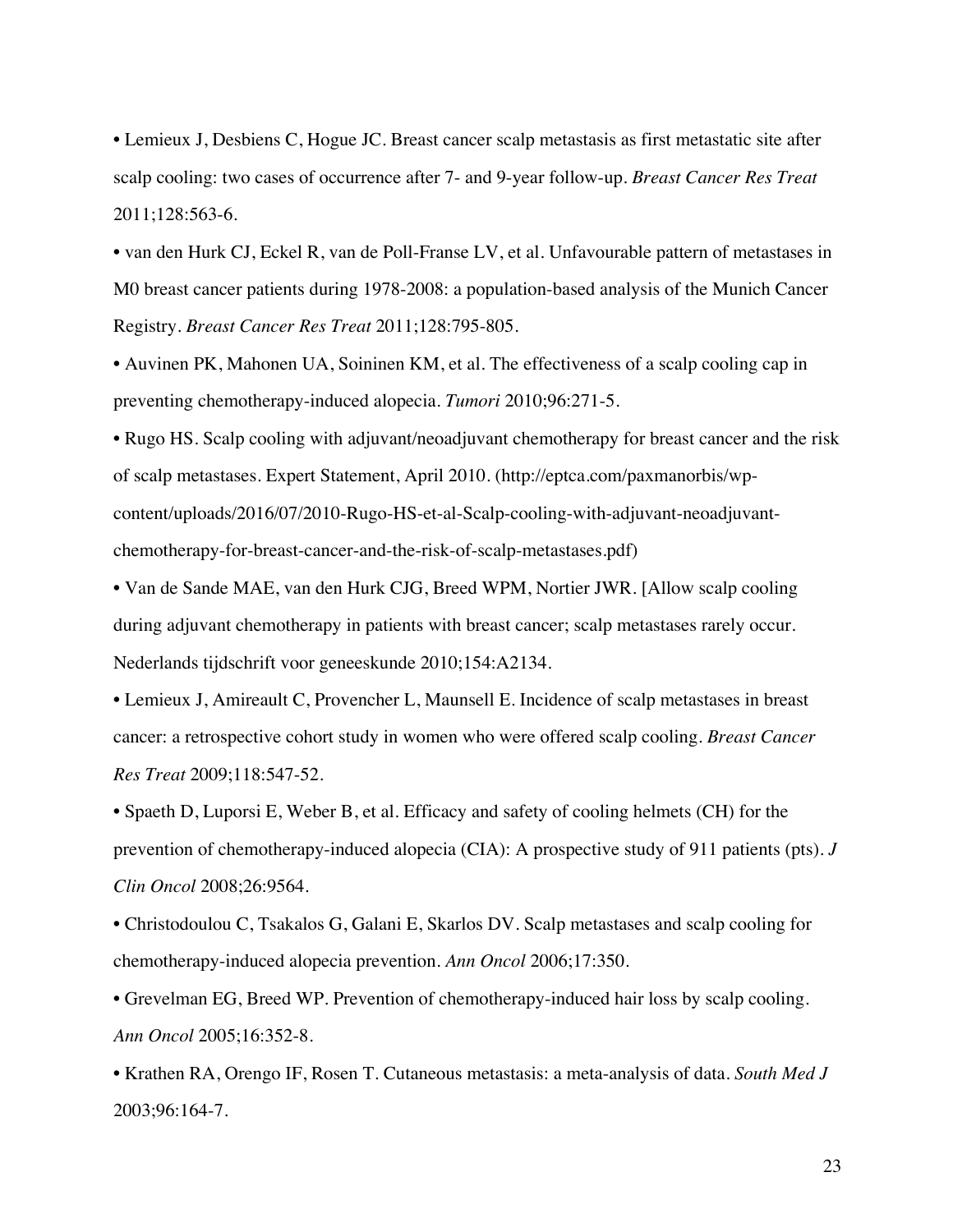• Ridderheim M, Bjurberg M, Gustavsson A. Scalp hypothermia to prevent chemotherapyinduced alopecia is effective and safe: a pilot study of a new digitized scalp-cooling system used in 74 patients. *Support Care Cancer* 2003;11:371-7.

• Christodoulou C, Klouvas G, Efstathiou E, et al. Effectiveness of the MSC cold cap system in the prevention of chemotherapy-induced alopecia. *Oncology* 2002;62:97-102.

Protiere C, Evans K, Camerlo J, et al. Efficacy and tolerance of a scalp-cooling system for prevention of hair loss and the experience of breast cancer patients treated by adjuvant chemotherapy. *Support Care Cancer* 2002;10:529-37

• Forsberg, SA Scalp cooling therapy and cytotoxic treatment. *Lancet* 2001;357(9262):1134.

• Peck HJ, Mitchell H, Stewart AL. Evaluating the efficacy of scalp cooling using the Penguin cold cap system to reduce alopecia in patients undergoing chemotherapy for breast cancer. *Eur J Oncol Nurs* 2000;4(4):246-8.

• Lemenager M, Lecomte S, Bonneterre ME, Bessa E, Dauba J, Bonneterre J. Effectiveness of cold cap in the prevention of docetaxel-induced alopecia. *Eur J Cancer* 1997;33:297-300.

• Giaccone G, Di Giulio F, Morandi MP et al. Scalp hypothermia in the prevention of doxorubicin-induced hair loss. *Cancer Nurs* 1988;11:170-3.

Ron IG, Kalmus Y, Kalmus M, et al. Scalp cooling in the prevention of alopecia in patients receiving depilating chemotherapy. *Support Care Cancer* 1997;5(2):136-8.

Tollenaar RA, Liefers GJ, Repelaer van Driel OJ, van de Velde CJ. Scalp cooling has no place in the prevention of alopecia in adjuvant chemotherapy for breast cancer. *Eur J Cancer* 1994;30A:1448-53.

• Parker R. The effectiveness of scalp hypothermia in preventing cyclophosphamide-induced alopecia. *Oncol Nurs Forum* 1987;14:49-53.

• Johansen VL. Scalp hypothermia in the prevention of chemotherapy-induced alopecia. *Acta Radiol Oncol* 1985;24(2):113-6.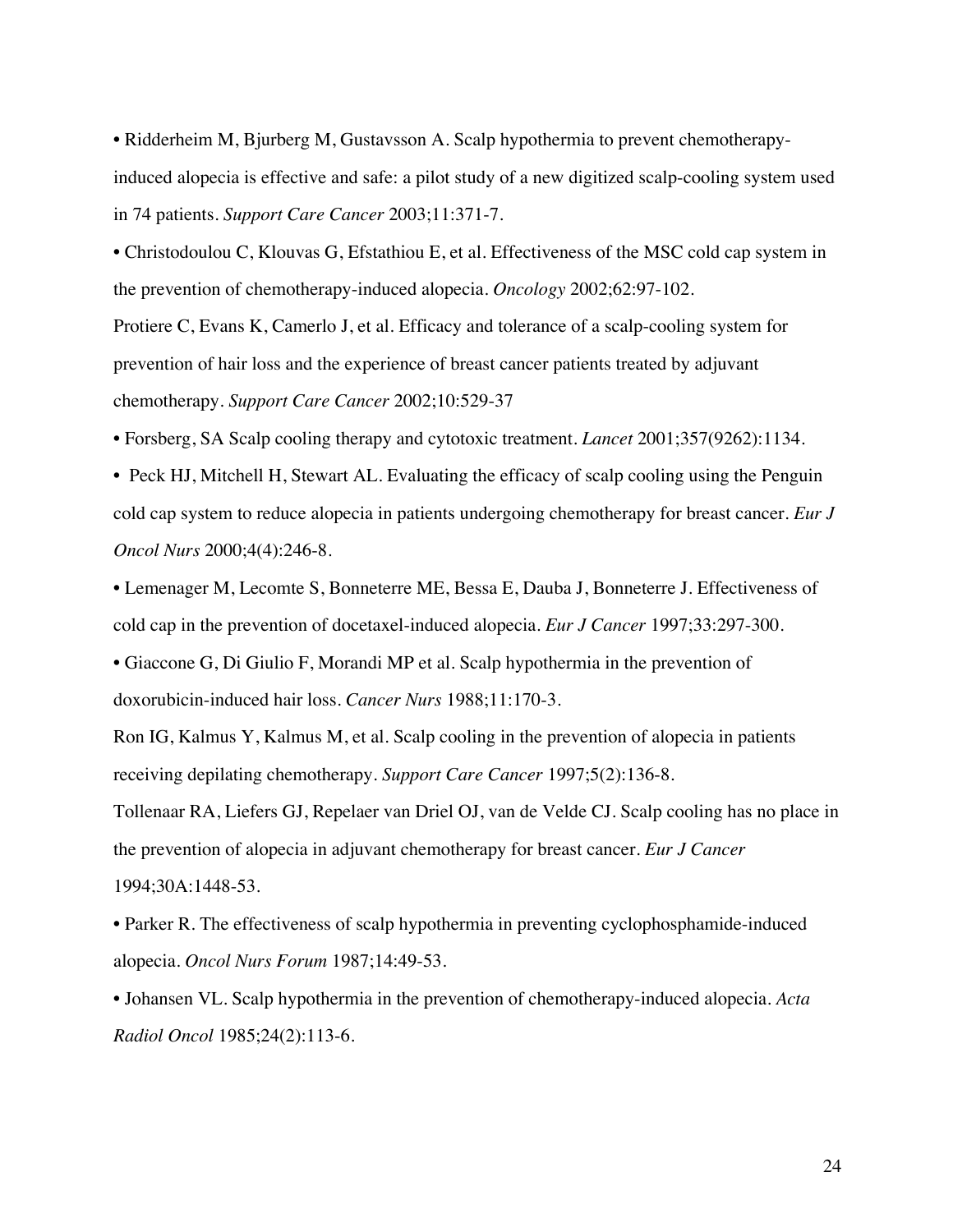• Middleton J, Franks D, Buchanan RB, et al. Failure of scalp hypothermia to prevent hair loss when cyclophosphamide is added to doxorubicin and vincristine. *Cancer Treat Rep* 1985;69:373-5

• Satterwhite B, Zimm S. The use of scalp hypothermia in the prevention of doxorubicin-induced hair loss. *Cancer* 1984;54(1):34-7.

• Dean JC, Griffith KS, Cetas TC, et al. Scalp hypothermia: A comparison of ice packs and the Kold Kap in the prevention of doxorubicin-induced alopecia. *J Clin Oncol* 1983;1:33-7.

• Witman G, Cadman E, Chen M. Misuse of scalp hypothermia. *Cancer Treat Rep* 1981;65(5- 6):507-8.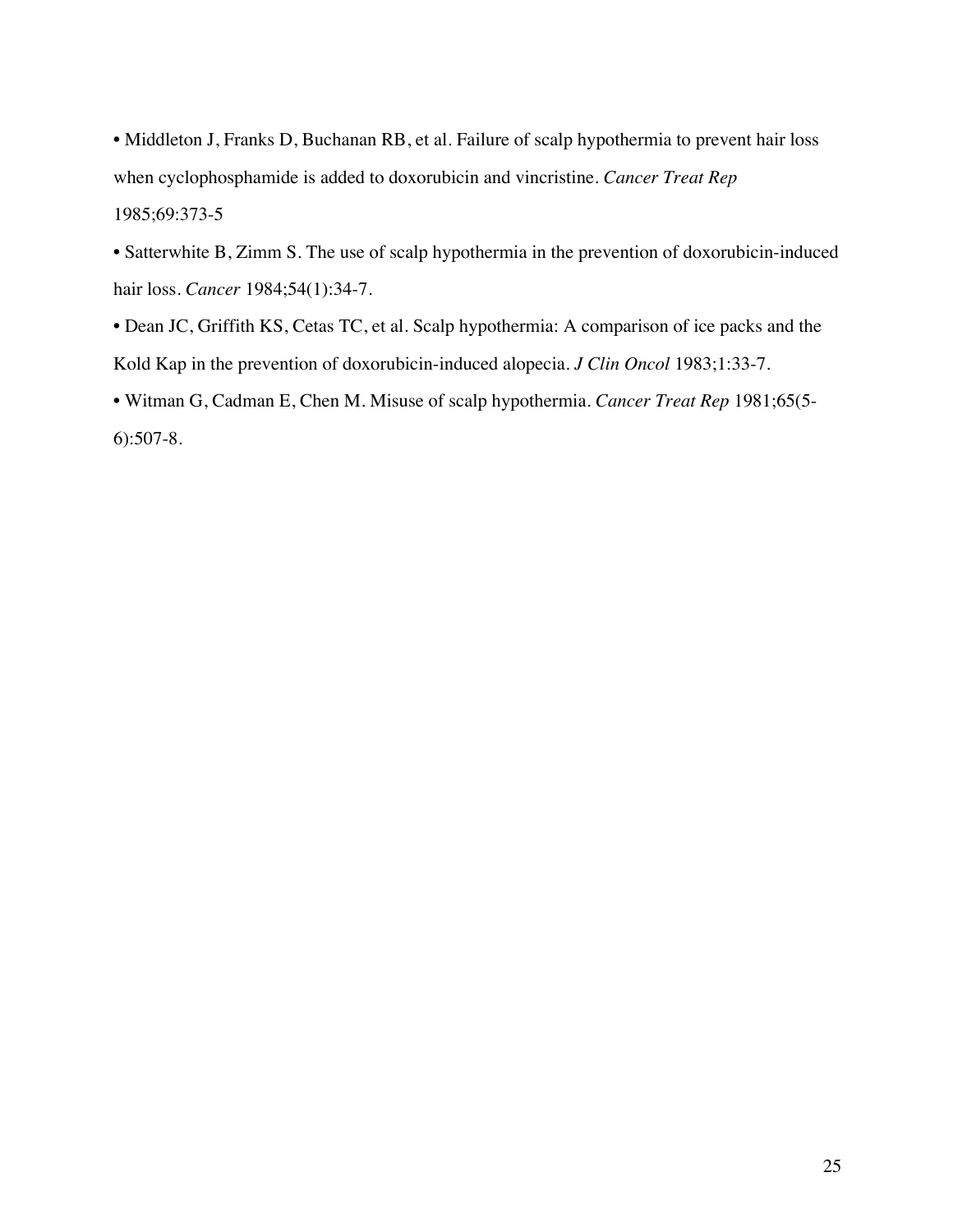**Research summary**: It could be hypothesized, "a negative impact of scalp cooling on survival….(which) could occur if scalp cooling, in which less chemotherapy reaches the scalp, resulted in secondary seeding to orther organs from dormant cells in the scalp not killed by chemotherapy" (Lemieux et al, 2015). The study conducted by Lemieux and his colleagues (2015) is believed to be the first comparing survival of those who used scalp cooling with that of patients who did not. This retrospective study of 1300+ patients showed no negative impact of scalp cooling on survival.

• Lemieux J, Provencher L, Perron L, Brisson J, Amireault C, Blanchette C, Maunsell E. No effect of scalp cooling on survival among women with breast cancer. *Breast Cancer Res Treat* 2015;149:263-8.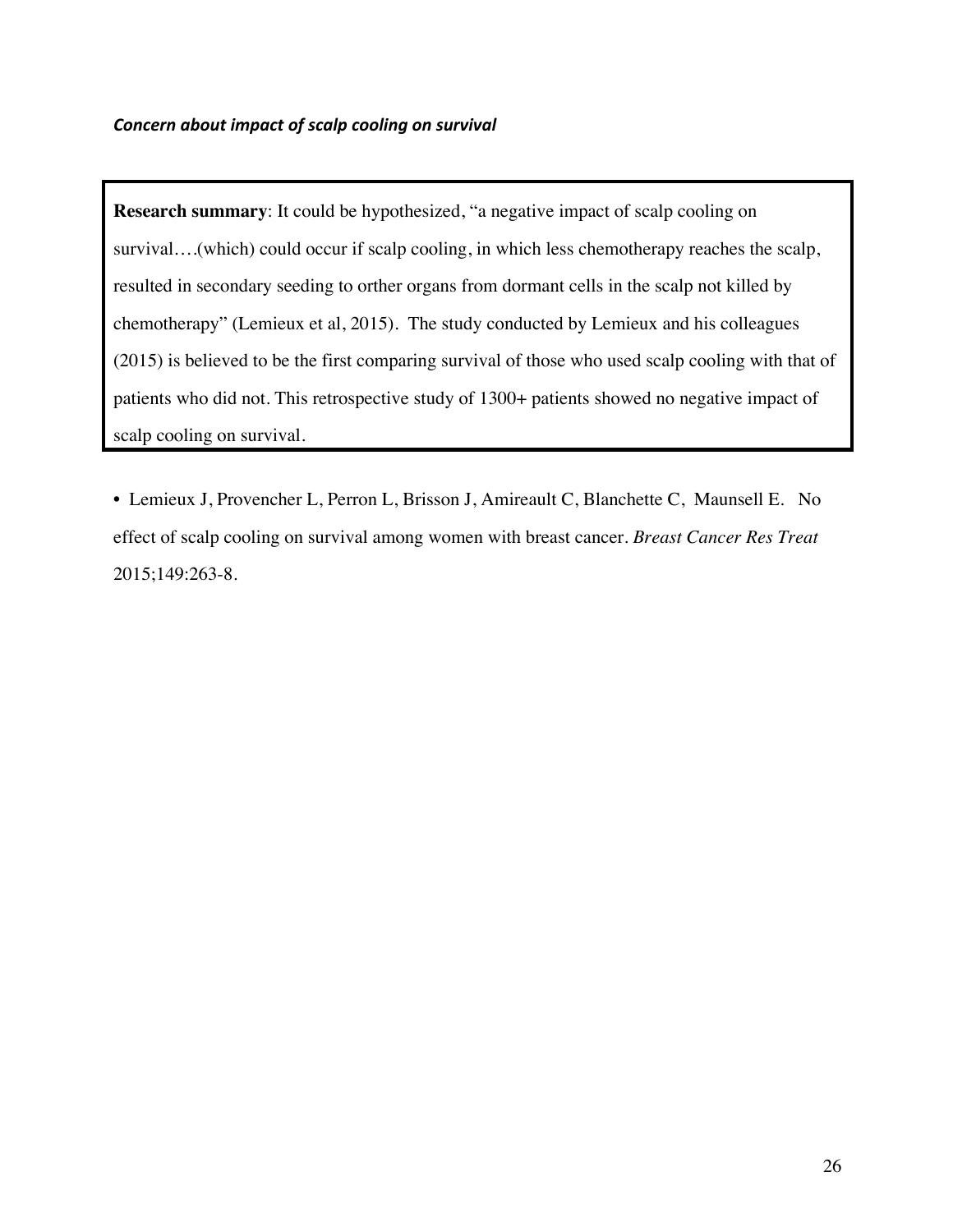# **Editorial endorsement from the American Medical Association**

**Editorial conclusion**: "Chemotherapy has been a mainstay of adjuvant therapy for breast cancer and has contributed to a reduction in breast cancer-related mortality. However, with the introduction of targeted therapies, it is appealing to imagine a future in which chemotherapy is no longer necessary and some of the distressing adverse effects of cancer treatments can be avoided. Until that time, identifying interventions, such as scalp cooling for the prevention of chemotherapy-induced alopecia, that reduce or eliminate treatment-associated toxic effects will help ease the distress associated with chemotherapy and may, as a result, improve outcomes for patients with breast cancer" (Hershman, 2017).

• Hershman DL. Scalp cooling to prevent chemotherapy-induced alopecia The time has come. *JAMA* 2017;317(6): 587-8.

West, H. Do the data on scalp cooling for patients with breast cancer warrant broad adoption? *JAMA Oncol* 2017; 3(8):1130-1.